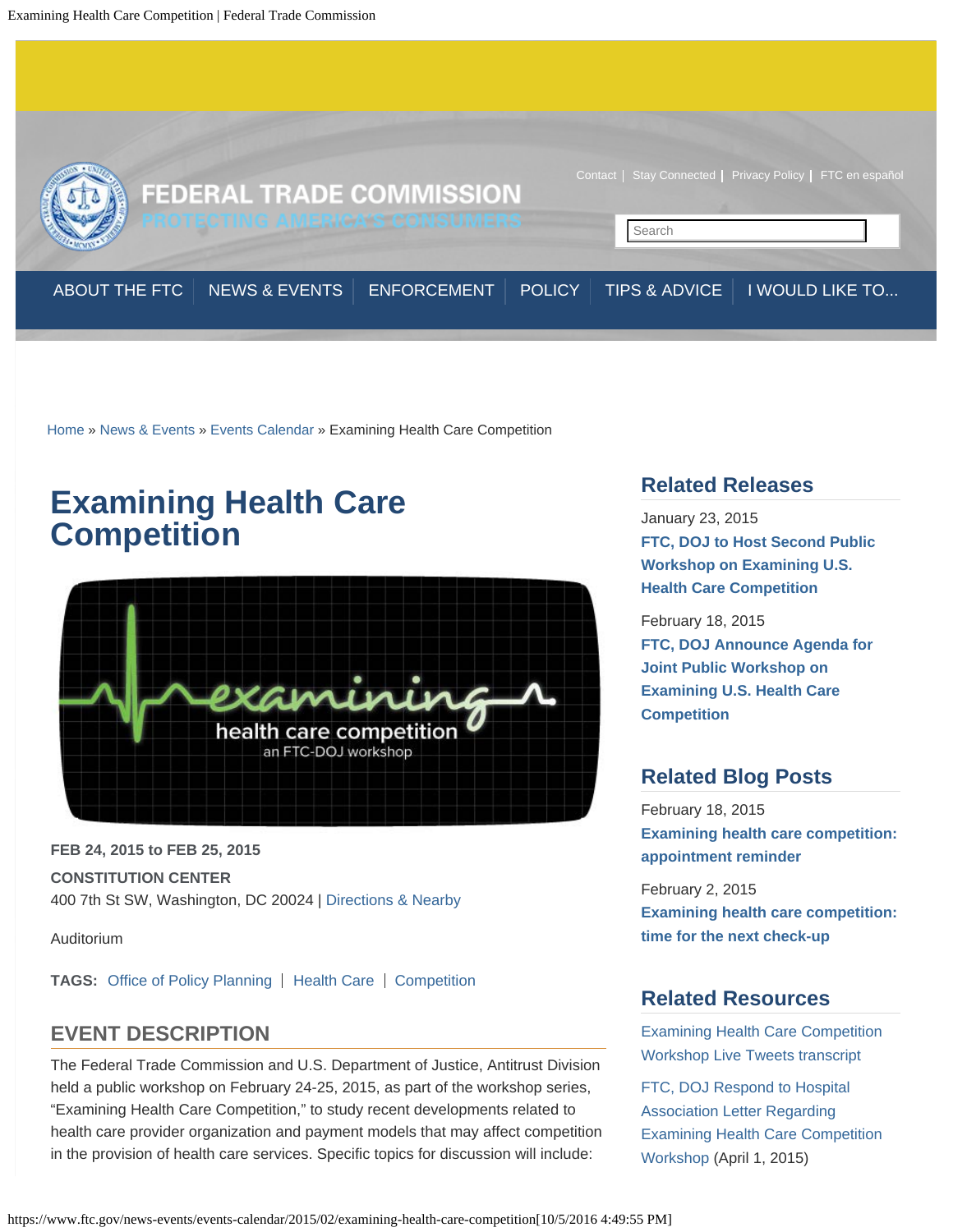- early observations regarding accountable care organizations;
- alternatives to traditional fee-for-service payment models;
- trends in provider consolidation;
- trends in provider network and benefit design strategies; and
- **e** early observations regarding health insurance exchanges.

**Examining Health Care Competition Workshop Series:**

Examining Health Care Competition: February 2015 Workshop [Examining Health Care Competition: March 2014 Workshop](https://www.ftc.gov/news-events/events-calendar/2014/03/examining-health-care-competition)

### **Webcast and Transcript**

The workshop webcast videos are available for viewing (under Video, below). Viewers may want to review the panelist slide presentations (under Event Materials, below) as they watch the videos. Transcripts for each day of the workshop are available below under Transcript.

### **Questions?**

If you have a question about the workshop, please email [opp@ftc.gov](mailto:opp@ftc.gov)...

## **EVENT DETAILS**

**[AGENDA](#page-0-0)**

# **TUESDAY, FEBRUARY 24**

| 9:0<br>$\bf{0}$<br>am        | <b>Registration and Continental Breakfast</b>                                                                                                                                    |
|------------------------------|----------------------------------------------------------------------------------------------------------------------------------------------------------------------------------|
| 10:<br>$00\,$<br>am          | <b>Welcome Remarks and Announcements</b><br>Tara Isa Koslov, Deputy Director, Office of Policy<br>Planning, Federal Trade Commission                                             |
| 10:<br>10 <sup>1</sup><br>am | <b>Opening Remarks</b><br>Edith Ramirez, Chairwoman, Federal Trade<br>Commission                                                                                                 |
| 10:<br>30<br>am              | <b>Framing Presentation</b><br>Ezekiel J. Emanuel, MD, PhD, Chair, Department of<br>Medical Ethics and Health Policy, Perelman School<br>of Medicine, University of Pennsylvania |
| 11:<br>00<br>am              | <b>Break</b>                                                                                                                                                                     |
|                              |                                                                                                                                                                                  |

[Hospital Associations Issue Letter](https://www.ftc.gov/system/files/documents/public_events/618591/150316hospitalassociationltrtoftc-doj.pdf) [Regarding Examining Health Care](https://www.ftc.gov/system/files/documents/public_events/618591/150316hospitalassociationltrtoftc-doj.pdf) [Competition Workshop](https://www.ftc.gov/system/files/documents/public_events/618591/150316hospitalassociationltrtoftc-doj.pdf) (March 16, 2015)

[FTC, DOJ Respond to American](https://www.ftc.gov/system/files/documents/public_events/618591/acepresponse.pdf) [College of Emergency Physicians](https://www.ftc.gov/system/files/documents/public_events/618591/acepresponse.pdf) (April 22, 2015)

[American College of Emergency](https://www.ftc.gov/system/files/documents/public_events/618591/acepletter.pdf) [Physicians Issue Letter Regarding](https://www.ftc.gov/system/files/documents/public_events/618591/acepletter.pdf) [Examining Health Care Competition](https://www.ftc.gov/system/files/documents/public_events/618591/acepletter.pdf) [Workshop](https://www.ftc.gov/system/files/documents/public_events/618591/acepletter.pdf) (March 24, 2015)

### **[Federal Register Notice:](https://www.ftc.gov/policy/federal-register-notices/announcement-second-public-workshop-examining-health-care)**

[Announcement of Second Public](https://www.ftc.gov/policy/federal-register-notices/announcement-second-public-workshop-examining-health-care) [Workshop on Examining Health Care](https://www.ftc.gov/policy/federal-register-notices/announcement-second-public-workshop-examining-health-care) [Competition](https://www.ftc.gov/policy/federal-register-notices/announcement-second-public-workshop-examining-health-care) (January 23, 2015)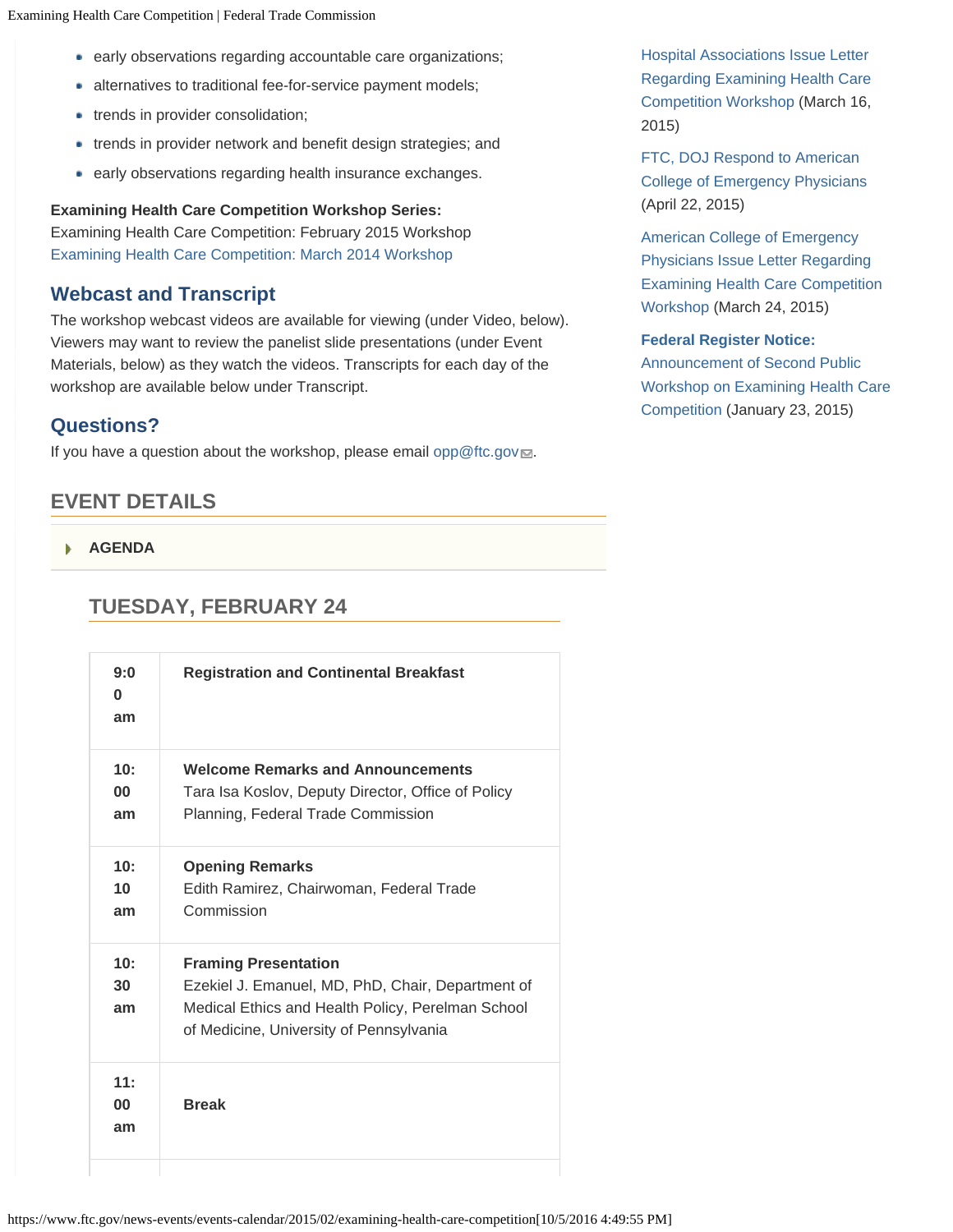| 11:<br>10 <sup>1</sup> | PROVIDER NETWORK DESIGN, CONTRACTING<br>PRACTICES, AND REGULATORY ACTIVITY                                                                           |  |  |  |  |  |  |
|------------------------|------------------------------------------------------------------------------------------------------------------------------------------------------|--|--|--|--|--|--|
| am                     | <b>Moderators:</b>                                                                                                                                   |  |  |  |  |  |  |
|                        | • Helen C. Knudsen, PhD, Economist, U.S.<br>Department of Justice, Antitrust Division,<br>Economic Analysis Group                                    |  |  |  |  |  |  |
|                        | • Stephanie A. Wilkinson, Attorney Advisor,<br>FTC, Office of Policy Planning                                                                        |  |  |  |  |  |  |
|                        | <b>Panelists:</b>                                                                                                                                    |  |  |  |  |  |  |
|                        | • Paul Ginsburg, PhD, Norman Topping Chair<br>in Medicine and Public Policy, University of<br>Southern California                                    |  |  |  |  |  |  |
|                        | • Kim Holland, Vice President, State Affairs,<br><b>Blue Cross Blue Shield Association</b>                                                           |  |  |  |  |  |  |
|                        | • James Landman, JD, PhD, Director,<br>Healthcare Finance Policy, Perspectives and<br>Analysis, Healthcare Financial Management<br>Association       |  |  |  |  |  |  |
|                        | • Lynn Quincy, Director of the Health Value<br>Resource Hub, Consumers Union                                                                         |  |  |  |  |  |  |
|                        | Fiona M. Scott Morton, PhD, Theodore<br>۰<br>Nierenberg Professor of Economics, Yale<br>University School of Management                              |  |  |  |  |  |  |
|                        | Anna D. Sinaiko, PhD, MPP, Research<br>Scientist, Department of Health Policy and<br>Management, Harvard T.H. Chan School of<br><b>Public Health</b> |  |  |  |  |  |  |
| 1:0<br>0<br>р<br>m     | Lunch Break (on your own)                                                                                                                            |  |  |  |  |  |  |
| 2:3<br>0               | <b>EARLY OBSERVATIONS REGARDING HEALTH</b><br><b>INSURANCE EXCHANGES</b>                                                                             |  |  |  |  |  |  |
| p<br>m                 | <b>Moderators:</b>                                                                                                                                   |  |  |  |  |  |  |
|                        | Peter J. Mucchetti, Chief, DOJ, Antitrust<br>۰<br>Division, Litigation I Section                                                                     |  |  |  |  |  |  |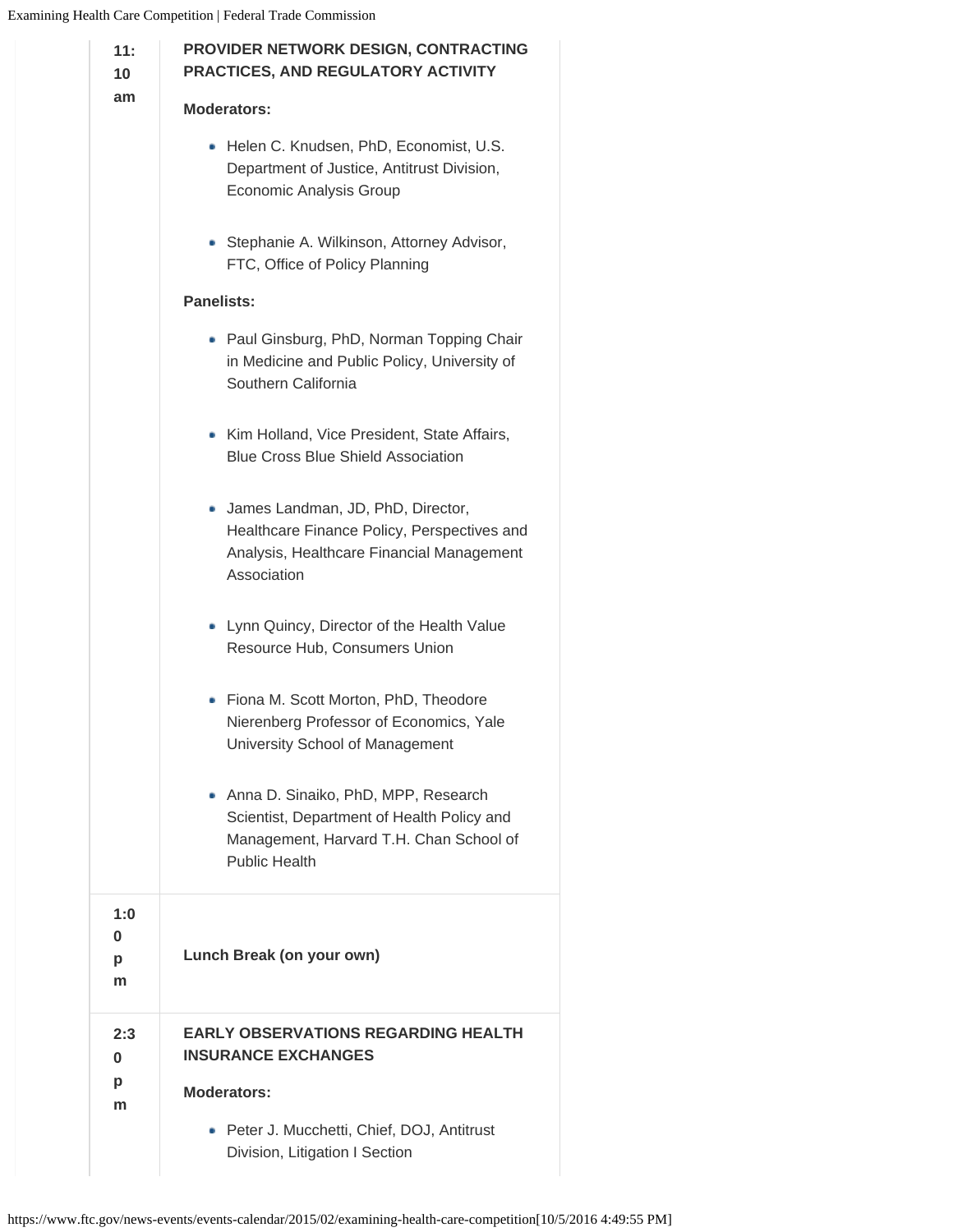|                    | • Natalie A. Rosenfelt, Attorney, DOJ, Antitrust<br>Division, Litigation I Section                                                                               |  |  |
|--------------------|------------------------------------------------------------------------------------------------------------------------------------------------------------------|--|--|
|                    | Panelists:                                                                                                                                                       |  |  |
|                    | • Cynthia Cox, MPH, Senior Policy Analyst,<br>Program for the Study of Health Reform and<br>Private Insurance, Kaiser Family Foundation                          |  |  |
|                    | • Daniel T. Durham, Executive Vice President<br>for Strategic Initiatives, America's Health<br><b>Insurance Plans</b>                                            |  |  |
|                    | • Keith M. Marzilli Ericson, PhD, Assistant<br>Professor of Markets, Public Policy, and Law,<br>Boston University School of Management                           |  |  |
|                    | • Pinar Karaca-Mandic, PhD, Associate<br>Professor, Health Policy and Management,<br>University of Minnesota School of Public<br>Health                          |  |  |
|                    | • Kevin Lewis, MPP, CEO, Maine Community<br><b>Health Options</b>                                                                                                |  |  |
|                    | • Richard M. Scheffler, PhD, Distinguished<br>Professor of Health Economics and Public<br>Policy, School of Public Health, University of<br>California, Berkeley |  |  |
| 4:3<br>0<br>р<br>m | <b>Networking Reception</b>                                                                                                                                      |  |  |
|                    |                                                                                                                                                                  |  |  |

# **WEDNESDAY, FEBRUARY 25**

| 8:3<br>0<br>am | <b>Welcome Remarks and Announcements</b><br>Caroline N. Holland, Chief Counsel for Competition<br>and Intergovernmental Relations, U.S. Department<br>of Justice, Antitrust Division |
|----------------|--------------------------------------------------------------------------------------------------------------------------------------------------------------------------------------|
| 8:4<br>0<br>am | <b>Opening Remarks</b>                                                                                                                                                               |
|                | William J. Baer, Assistant Attorney General, U.S.                                                                                                                                    |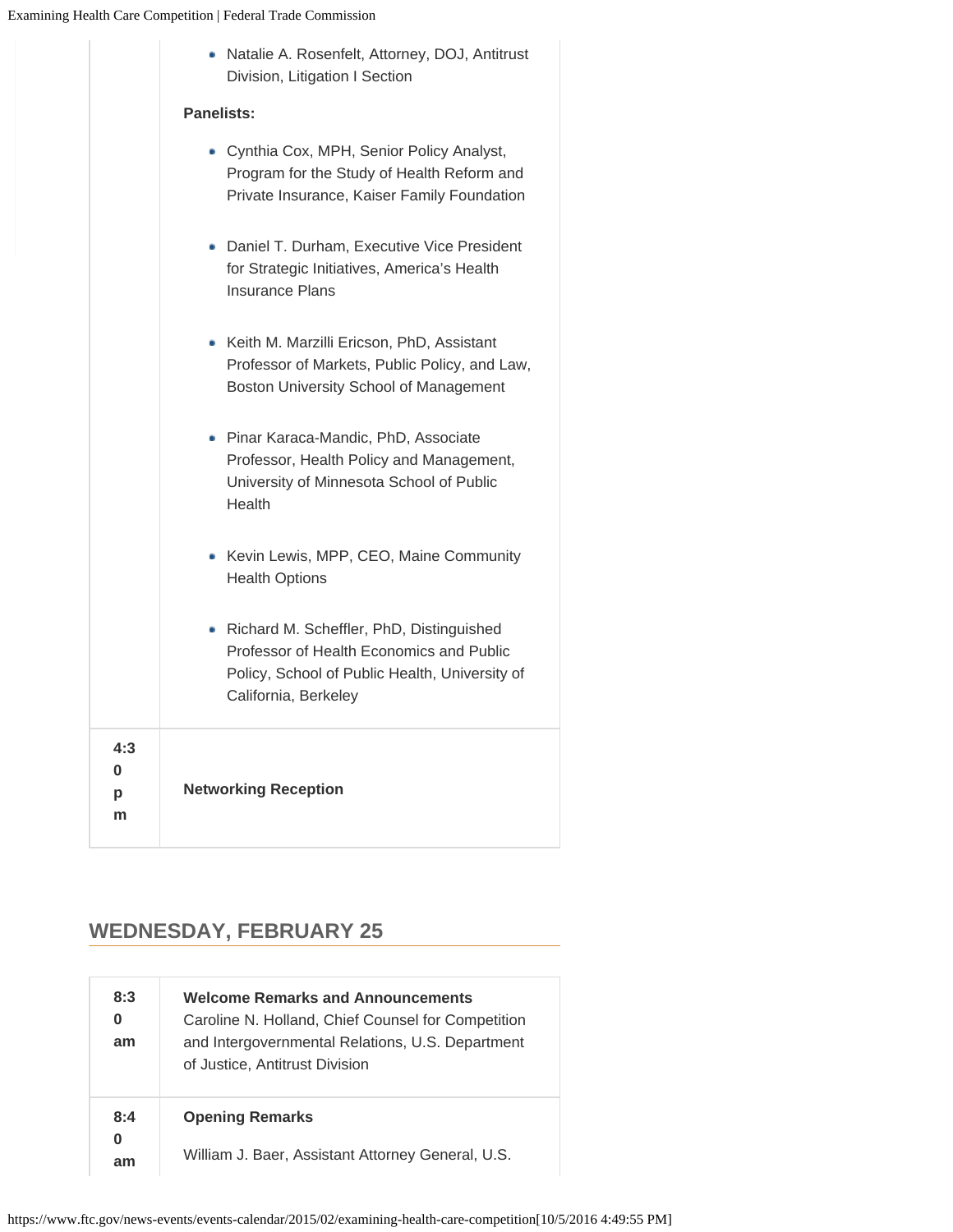|                 | Department of Justice, Antitrust Division                                                                                     |  |  |  |  |
|-----------------|-------------------------------------------------------------------------------------------------------------------------------|--|--|--|--|
| 9:0<br>0        | <b>EARLY OBSERVATIONS REGARDING</b><br><b>ACCOUNTABLE CARE ORGANIZATIONS</b>                                                  |  |  |  |  |
| am              | <b>Moderators:</b>                                                                                                            |  |  |  |  |
|                 | • Ellen Connelly, Attorney, FTC, Bureau of<br><b>Competition Health Care Division</b>                                         |  |  |  |  |
|                 | Matthew C. Mandelberg, Attorney, DOJ,<br>Antitrust Division, Legal Policy Section                                             |  |  |  |  |
|                 | <b>Panelists:</b>                                                                                                             |  |  |  |  |
|                 | • Alison Fleury, Senior Vice President of<br>Business Development, Sharp HealthCare                                           |  |  |  |  |
|                 | • Kristen Miranda, Vice President, Strategic<br>Partnerships and Innovation, Blue Shield<br>California                        |  |  |  |  |
|                 | · David B. Muhlestein, PhD, JD, Senior<br>Director of Research and Development,<br>Leavitt Partners, LLC                      |  |  |  |  |
|                 | Hoangmai Pham, Director of Seamless Care<br>Models Group, Center for Medicare and<br>Medicaid Innovation                      |  |  |  |  |
|                 | • Terri L. Postma, MD, Medical Officer and<br>Advisor, Center for Medicare at the Centers<br>for Medicare & Medicaid Services |  |  |  |  |
|                 | Simeon A. Schwartz, MD, Founding President<br>and CEO, WESTMED Medical Group                                                  |  |  |  |  |
|                 | Chapin White, PhD, Senior Policy<br>Researcher, RAND Corporation                                                              |  |  |  |  |
| 10:<br>45<br>am | <b>Break</b>                                                                                                                  |  |  |  |  |
| 11:<br>00<br>am | <b>ALTERNATIVES TO TRADITIONAL FEE-FOR-</b><br><b>SERVICE PAYMENT MODELS</b>                                                  |  |  |  |  |
|                 | <b>Moderators:</b>                                                                                                            |  |  |  |  |
|                 | Karen A. Goldman, PhD, Attorney Advisor,                                                                                      |  |  |  |  |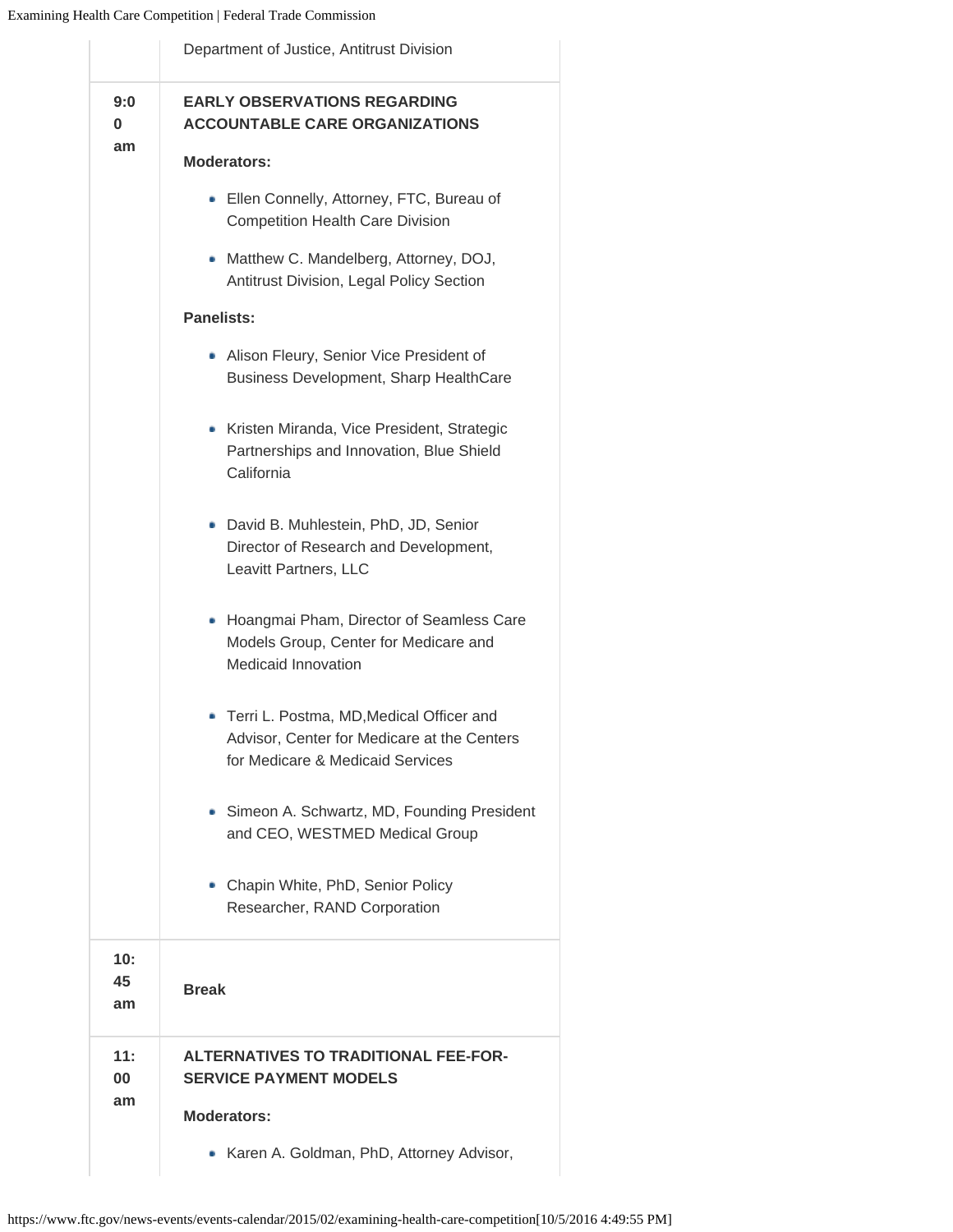|                    | FTC, Office of Policy Planning                                                                                                                                         |  |  |  |  |  |
|--------------------|------------------------------------------------------------------------------------------------------------------------------------------------------------------------|--|--|--|--|--|
|                    | • John P. Wiegand, Attorney, FTC, Western<br>Regional Office, San Francisco                                                                                            |  |  |  |  |  |
|                    | <b>Panelists:</b>                                                                                                                                                      |  |  |  |  |  |
|                    | • Michael E. Chernew, PhD, Leonard D.<br>Schaeffer Professor of Health Care Policy,<br><b>Harvard Medical School</b>                                                   |  |  |  |  |  |
|                    | • Suzanne Delbanco, PhD, MPH, Executive<br>Director, Catalyst for Payment Reform                                                                                       |  |  |  |  |  |
|                    | • R. Adams Dudley, MD, MBA, Director, Center<br>for Healthcare Value, Philip R. Lee Institute<br>for Health Policy Studies, University of<br>California, San Francisco |  |  |  |  |  |
|                    | • Mark W. Friedberg, MD, MPP, Senior Natural<br>Scientist, RAND Corporation                                                                                            |  |  |  |  |  |
|                    | • Bruce E. Landon, MD, MBA, MSc, Professor<br>of Health Care Policy and Medicine, Harvard<br><b>Medical School</b>                                                     |  |  |  |  |  |
|                    | • Lisa McDonnel, Senior Vice President,<br>Network Strategy and Innovation,<br>UnitedHealthcare Networks                                                               |  |  |  |  |  |
|                    | Dana Gelb Safran, ScD, Senior Vice<br>President, Performance Measurement and<br>Improvement, Blue Cross Blue Shield of<br><b>Massachusetts</b>                         |  |  |  |  |  |
| 1:0<br>0<br>р<br>m | Lunch Break (on your own)                                                                                                                                              |  |  |  |  |  |
| 2:0<br>0           | <b>TRENDS IN PROVIDER CONSOLIDATION</b><br><b>Moderators:</b>                                                                                                          |  |  |  |  |  |
| p<br>m             | • Patrick M. Kuhlmann, Attorney, DOJ, Antitrust<br>Division, Legal Policy Section                                                                                      |  |  |  |  |  |
|                    | • Danica Noble, Attorney, FTC, Northwest<br>Regional Office, Seattle                                                                                                   |  |  |  |  |  |
|                    | <b>Panelists:</b>                                                                                                                                                      |  |  |  |  |  |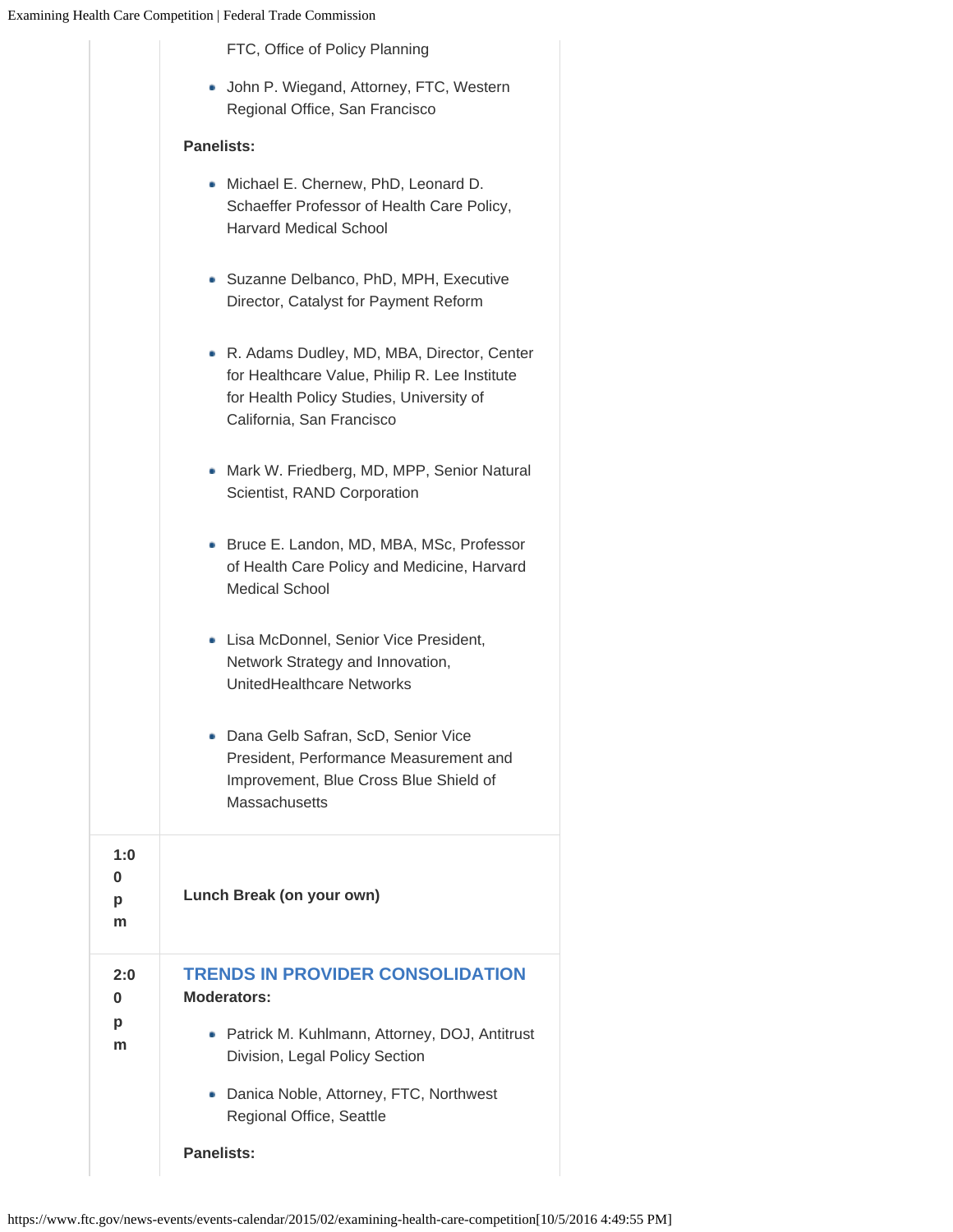|                    | • Lawton Robert Burns, PhD, MBA, Director,<br>Wharton Center for Health Management and<br>Economics, University of Pennsylvania                |  |  |  |  |
|--------------------|------------------------------------------------------------------------------------------------------------------------------------------------|--|--|--|--|
|                    | • Leemore Dafny, PhD, Director of Health<br>Enterprise Management, Kellogg School of<br>Management, Northwestern University                    |  |  |  |  |
|                    | • Martin Gaynor, PhD, E.J. Barone Professor of<br>Economics and Health Policy, Carnegie<br><b>Mellon University</b>                            |  |  |  |  |
|                    | • Kenneth Kizer, MD, MPH, Director, Institute<br>for Population Health Improvement,<br>University of California Davis Health System            |  |  |  |  |
|                    | · James Landman, JD, PhD, Director,<br>Healthcare Finance Policy, Perspectives and<br>Analysis, Healthcare Financial Management<br>Association |  |  |  |  |
|                    | • Joe Miller, General Counsel, America's<br><b>Health Insurance Plans</b>                                                                      |  |  |  |  |
| 3:5                |                                                                                                                                                |  |  |  |  |
| 0<br>р<br>m        | <b>Break</b>                                                                                                                                   |  |  |  |  |
| 4:0<br>0<br>р<br>m | <b>SUMMATION ROUNDTABLE: ANTITRUST</b><br><b>PERSPECTIVES ON EVOLVING</b><br><b>PROVIDER AND PAYMENT MODELS</b><br><b>Moderators:</b>          |  |  |  |  |
|                    | • Tara Isa Koslov, Deputy Director, FTC, Office<br>of Policy Planning                                                                          |  |  |  |  |
|                    | • Leslie C. Overton, Deputy Assistant Attorney<br>General for Civil Enforcement, DOJ, Antitrust<br><b>Division</b>                             |  |  |  |  |
|                    | <b>Panelists:</b>                                                                                                                              |  |  |  |  |
|                    | Mark J. Botti, JD, Partner, Squire Patton<br><b>Boggs LLP</b>                                                                                  |  |  |  |  |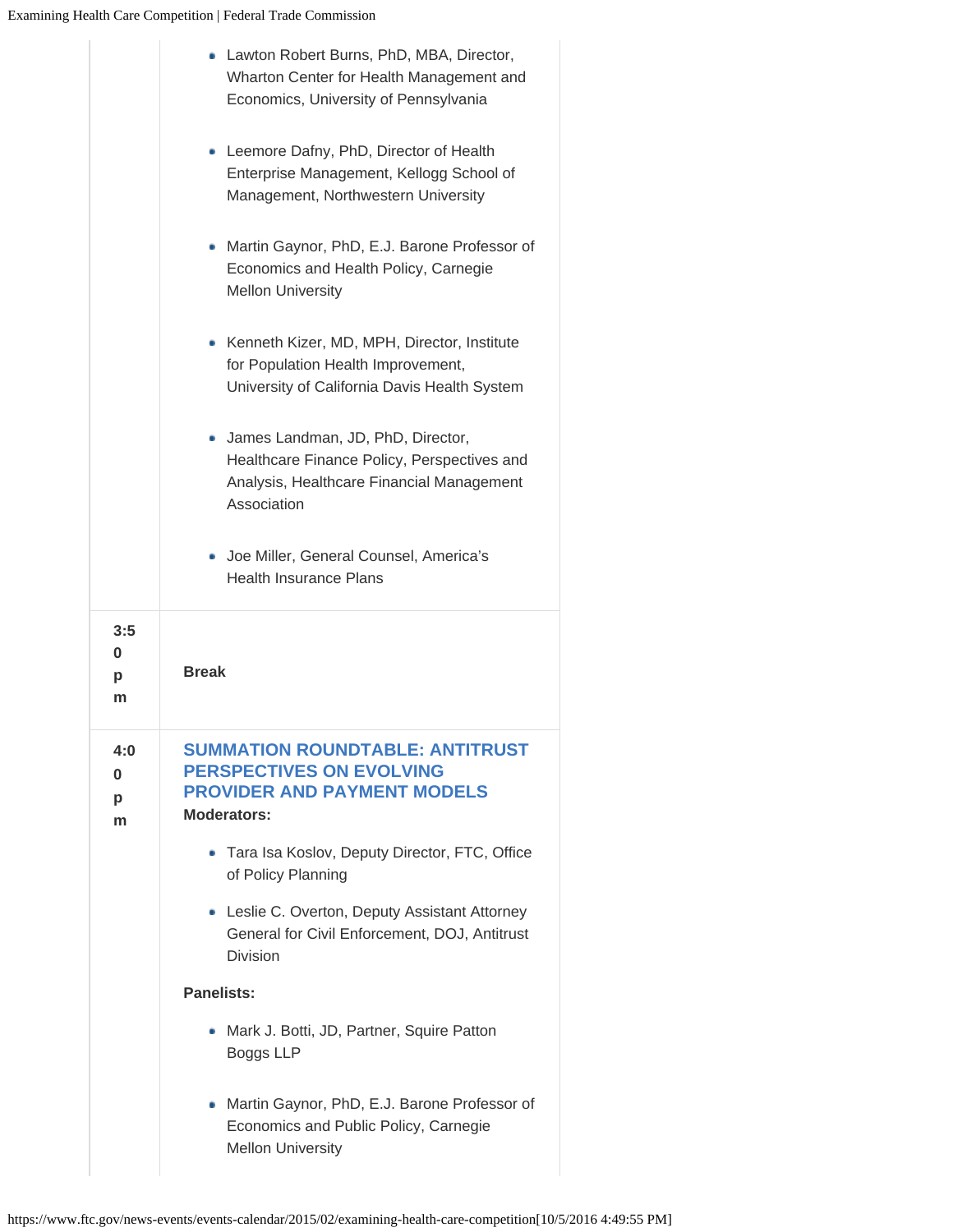|                    | Thomas L. Greaney, JD, Chester A. Myers<br>Professor of Law and Co-Director of the<br>Center for Health Law Studies, Saint Louis<br>University School of Law           |  |  |  |
|--------------------|------------------------------------------------------------------------------------------------------------------------------------------------------------------------|--|--|--|
|                    | • Dionne Lomax, JD, Partner, Mintz Levin Cohn<br>Ferris Glovsky and Popeo, PC                                                                                          |  |  |  |
|                    | Mark B. McClellan, MD, PhD, Senior Fellow<br>in Economic Studies & Director of The Health<br>Care Innovation and Value Initiative, The<br><b>Brookings Institution</b> |  |  |  |
|                    | Monica Noether, PhD, MBA, Vice President,<br><b>Charles River Associates</b>                                                                                           |  |  |  |
| 5:3                | <b>Closing Remarks</b>                                                                                                                                                 |  |  |  |
| $\bf{0}$<br>p<br>m | • Marina Lao, Director, Office of Policy<br>Planning, Federal Trade Commission                                                                                         |  |  |  |
|                    | Robert Potter, Chief, Legal Policy<br>۰<br>Section, U.S. Department of Justice, Antitrust<br>Division                                                                  |  |  |  |

# <sup>因</sup> [Agenda \(776.93 KB\)](https://www.ftc.gov/system/files/documents/public_events/618591/examining-healthcare-competition-agenda.pdf)

#### **[EVENT SPEAKERS](#page-0-0)** ь

**William J. Baer** was sworn in as the Assistant Attorney General for the U.S. Department of Justice, Antitrust Division on January 3, 2013, following confirmation by the U.S. Senate. Prior to his appointment as AAG, he was a partner and head of the Antitrust Practice Group at Arnold & Porter LLP in Washington, DC. At Arnold & Porter, Mr. Baer handled both criminal and civil antitrust investigations, including merger and acquisition reviews by antitrust enforcement agencies. Mr. Baer was also a partner at Arnold & Porter from 1983 until April 1995 and an associate from 1980 until 1983. From April 1995 until October 1999, he was the director of the Bureau of Competition at the Federal Trade Commission. As director, he oversaw significant enforcement successes, including blocking mergers in office supply and drug wholesale markets. His work also included successfully challenging exclusionary practices in toy, information technology, and brand name and generic drug markets. Mr. Baer previously worked at the FTC from 1975 until 1980. He received his JD from Stanford Law School in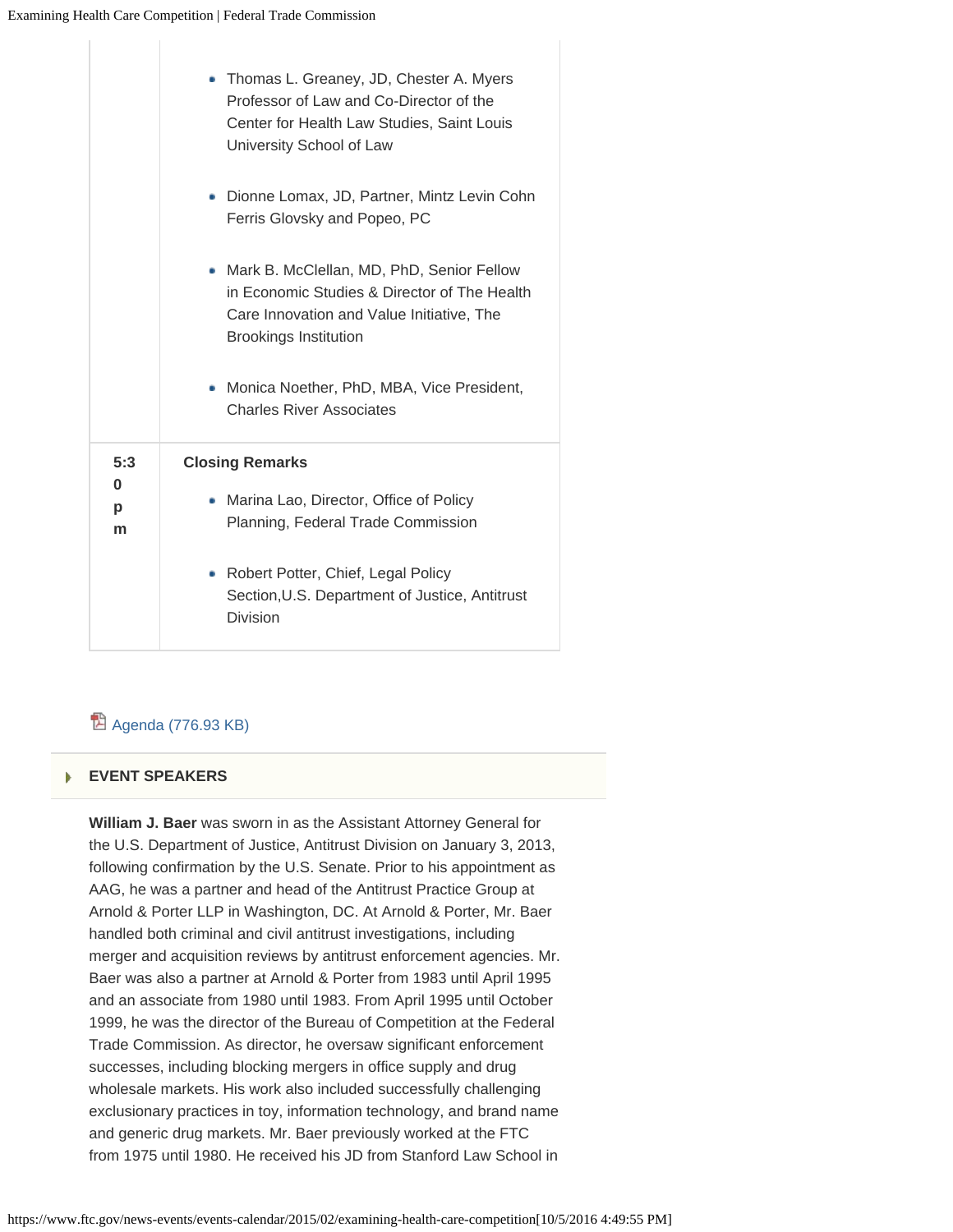1975, and served as an editor of the *Stanford Law Review*. He received his BA from Lawrence University in 1972 where he graduated *cum laude* and Phi Beta Kappa.

**Mark J. Botti** is a partner and co-head of the Global Antitrust and Competition Practice at Squire Patton Boggs LLP in Washington, DC. He represents clients from all sectors of the health care industry, including health plans, hospitals, pharmacy benefits managers, physicians, consultants, and information technology providers. Prior to re-entering private practice, Mr. Botti was an attorney in the Antitrust Division of the U.S. Department of Justice. During his tenure at the Division, he worked as a Trial Attorney in the Healthcare Task Force and as the Chief of the Litigation I Section, where he had significant responsibility for matters arising in the health care industry. Among other duties at the Division, Mr. Botti had a leadership role in the hearings held by the Division and the Federal Trade Commission on health care during the years 2004-2005, as well as the drafting of the Agencies' joint report, *Improving Health Care: A Dose of Competition*. He also worked extensively on the *1996 Revisions to the Agencies' Statements of Antitrust Enforcement Policy in Health Care*. Mr. Botti is currently the Chair of the American Bar Association's Unilateral Conduct Committee. He has served since 2007 as a nongovernmental adviser to the International Competition Network.

**Lawton Robert Burns, PhD, MBA,** is the James Joo-Jin Kim Professor in the Health Care Management Department at the Wharton School at the University of Pennsylvania. He is also director of the Wharton Center for Health Management & Economics, and codirector of the Roy & Diana Vagelos Program in Life Sciences and Management. He received his doctorate in Sociology and his MBA in Health Administration from the University of Chicago. Dr. Burns taught previously in the Graduate School of Business at the University of Chicago and the College of Business Administration at the University of Arizona.

**Michael E. Chernew, PhD,** is the Leonard D. Schaeffer Professor of Health Care Policy at Harvard Medical School. Dr. Chernew's research activities focus on several areas, most notably the causes and consequences of growth in health care expenditures, geographic variation in medical spending and use, and Value Based Insurance Design. Dr. Chernew is a member of the Congressional Budget Office's Panel of Health Advisors and of the Institute of Medicine Committee on National Statistics. Dr. Chernew is the former Vice Chair of the Medicare Payment Advisory Commission, which is an independent agency established to advise the U.S. Congress on issues affecting the Medicare program. In 2000, 2004 and 2011, he served on technical advisory panels for the Centers for Medicare and Medicaid Services that reviewed the assumptions used by the Medicare actuaries to assess the financial status of the Medicare trust funds. Dr. Chernew is a Research Associate of the National Bureau of Economic Research. He co-edits the *American Journal of Managed Care* and is a Senior Associate Editor of *Health Services Research*. In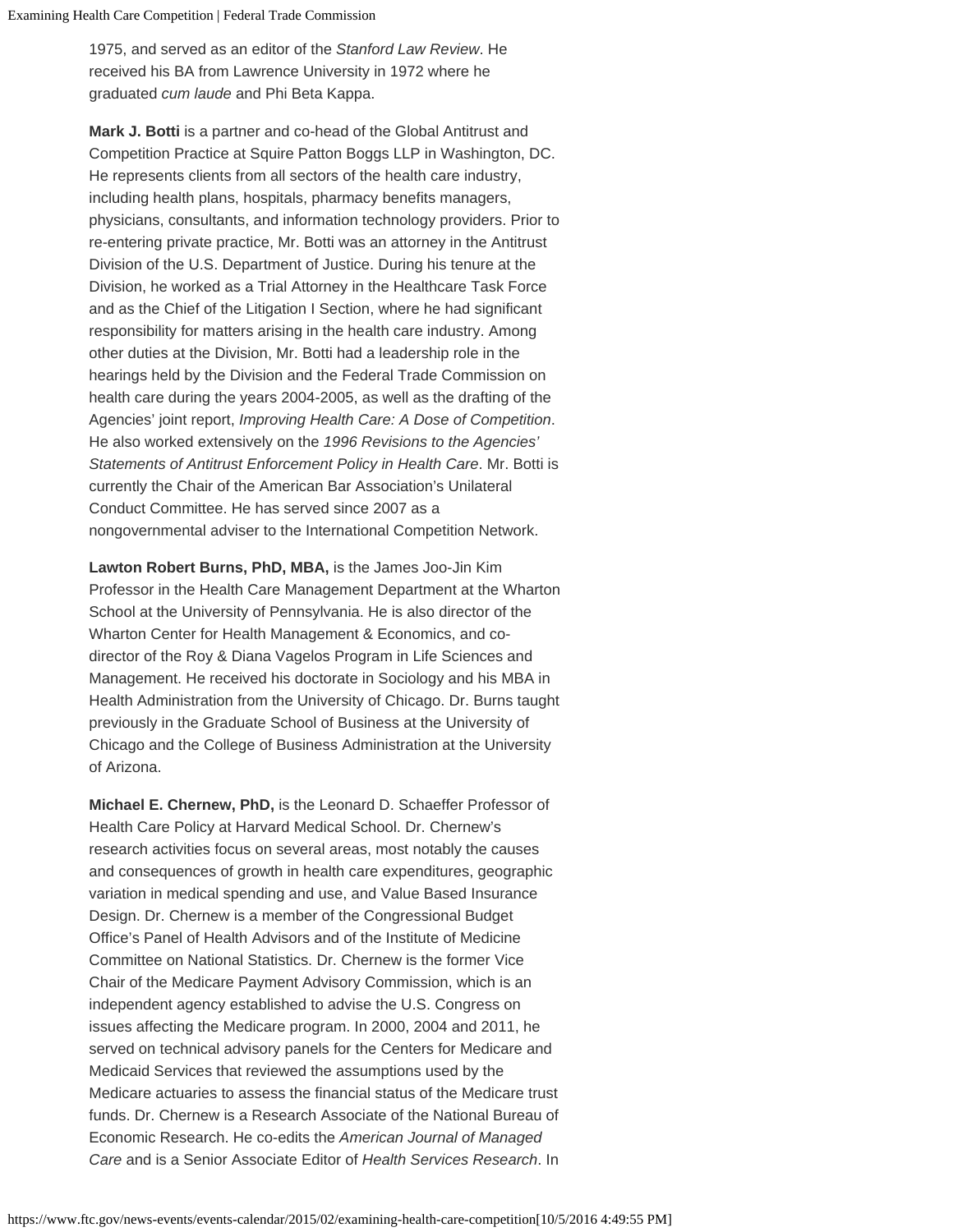2010, Dr. Chernew was elected to the Institute of Medicine of the National Academy of Sciences and served on the Committee on the Determination of Essential Health Benefits. Dr. Chernew earned his undergraduate degree from the University of Pennsylvania and a doctorate in economics from Stanford University.

**Ellen Connelly** is an attorney in the Health Care Division of the Federal Trade Commission's Bureau of Competition. She leads and participates in antitrust conduct investigations involving physicians and pharmaceutical companies. She also has responsibility for providing guidance to the health care industry through the Health Care Division's advisory opinion process. Additionally, she has extensive experience providing antitrust counseling and training to international antitrust authorities, primarily in Latin America. Prior to joining the Commission in 2001, Ms. Connelly was an associate at Pillsbury Winthrop Shaw Pittman LLP in New York City. She received her JD from Harvard Law School and a BS, *summa cum laude*, from Georgetown University. She also holds an MA from The George Washington University's Elliott School of International Affairs.

**Cynthia Cox** is a senior policy analyst at the Kaiser Family Foundation's Study of Health Reform and Private Insurance, where she conducts economic and policy research on the Affordable Care Act (ACA) and its effects on private insurers and enrollees. She has been the lead researcher on numerous studies examining enrollment, pricing, and competition in the ACA's exchange markets. She also redesigned and oversaw development of the Foundation's Health Insurance Marketplace Calculator, an interactive tool that has been used by consumers, brokers, insurers, and employers to determine eligibility for financial assistance through the exchanges. Ms. Cox also manages the Peterson-Kaiser Health System Tracker, a partnership of the Peterson Center on Healthcare and the Kaiser Family Foundation, aimed at monitoring the cost and performance of the U.S. health system over time and in relation to other developed countries. Prior to joining the Kaiser Family Foundation, Ms. Cox held research and advocacy positions at Columbia University Medical Center and the American Cancer Society. She also serves on the Board of Directors of the Berkeley Free Clinic. Ms. Cox holds a BS from the University of California at Berkeley and an MPH from Columbia University.

**Leemore Dafny, PhD,** is a Professor of Strategy, the Herman Smith Research Professor in Hospital and Health Services, and Director of Health Enterprise Management at Northwestern University's Kellogg School of Management. Her research examines competitive interactions among payers and providers of health care services, and the intersection of industry and public policy. Dafny's work has been published in journals such as the *American Economic Review* and the *New England Journal of Medicine*, and featured in *The New York Times*, *BusinessWeek*, *Bloomberg*, and *The Washington Post*. She has won several teaching awards as well as Kellogg's leading research prize, the Stanley Reiter Best Paper award. Dafny is a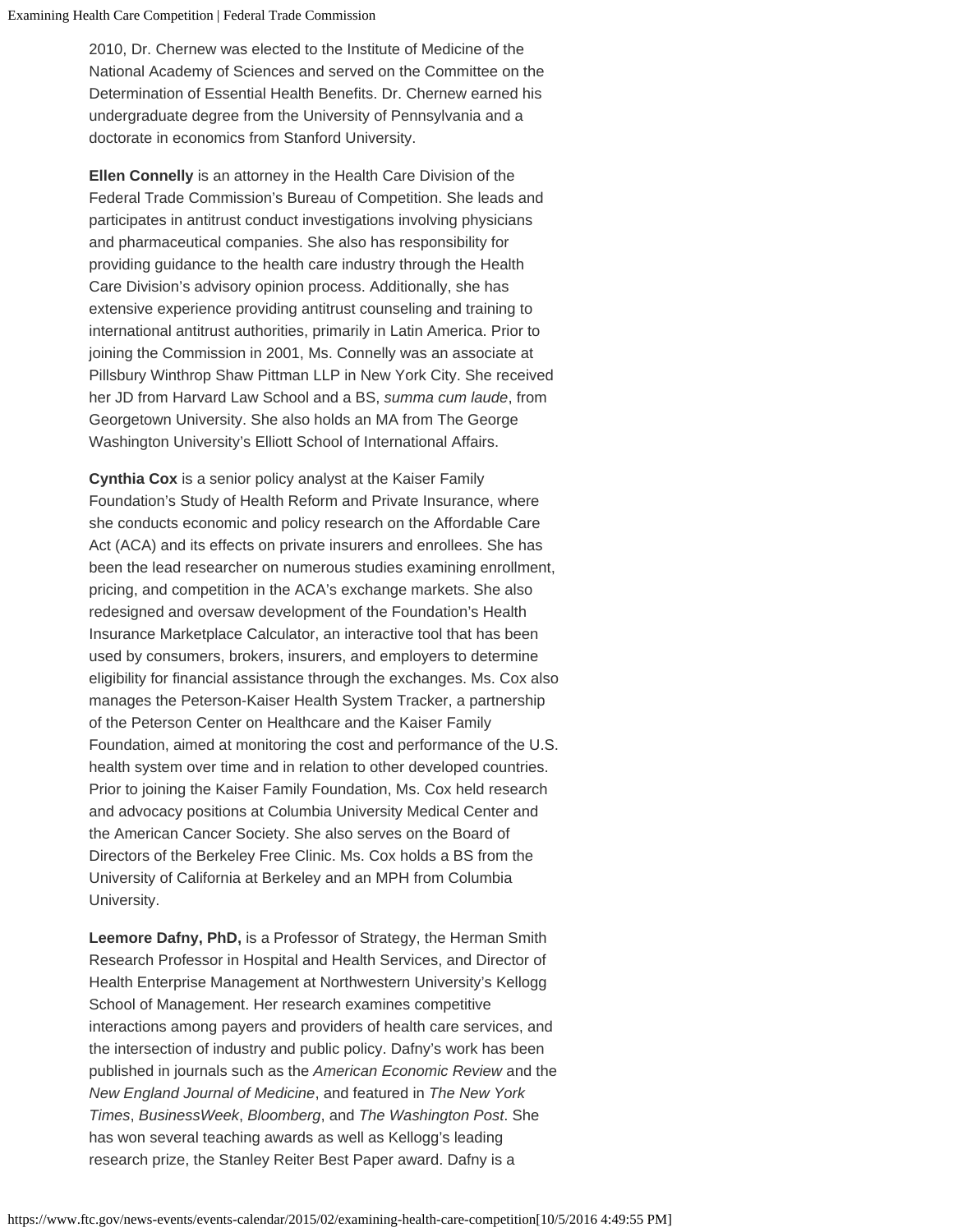Research Associate of the National Bureau of Economic Research, a Faculty Fellow at Northwestern's Institute of Policy Research, and a Board member of the American Society of Health Economists and the Health Care Cost Institute. She currently serves on the Panel of Health Advisers for the Congressional Budget Office. In 2012-13, she took academic leave to assume the role of deputy director for health care and antitrust in the Bureau of Economics at the Federal Trade Commission in Washington, DC. Dafny graduated *summa cum laude* from Harvard College and earned a PhD in economics from the Massachusetts Institute of Technology.

**Suzanne Delbanco, PhD, MPH,** is the executive director of Catalyst for Payment Reform (CPR). CPR is an independent, non-profit corporation working on behalf of large health care purchasers to catalyze improvements to how we pay for health services and to promote better and higher value care in the U.S. In addition to her duties at CPR, Dr. Delbanco serves on the Coordinating Committee of the Measures Application Partnership for the U.S. Department of Health and Human Services, the Health Care Incentives Improvement Institute board, and participates in the Healthcare Executives Leadership Network. Previously, Dr. Delbanco was the founding CEO of The Leapfrog Group. She holds a PhD in Public Policy from the Goldman School of Public Policy and an MPH from the School of Public Health at the University of California, Berkeley.

**R. Adams Dudley, MD, MBA,** is the director of the University of California San Francisco's Center for Healthcare Value. He has spent decades helping consumers, employers, providers, insurers, and government develop strategies for measuring and rewarding performance. He currently leads California's efforts to develop a multipayer claims database and to establish price and utilization transparency. Previously, he founded the California Hospital Assessment and Reporting Taskforce (CHART), a multi-stakeholder non-profit organization that established a voluntary, universal, robust hospital performance reporting system. CHART was the first public reporting program in the nation to report Hospital Consumer Assessment of Healthcare Providers and Systems data, breast feeding rates, NSVT C-section rates, and NQF-endorsed ICU measures developed by Dr. Dudley's team. Dr. Dudley now has several projects using natural language processing and machine learning to extract information from electronic health records. In 2005, he received the Robert Wood Johnson Foundation Investigator Award in Health Policy; in 2010 he was elected to the American Society for Clinical Investigation; and in 2013 he received UCSF's Distinction in Mentoring Award.

**Daniel T. Durham** is the executive vice president for strategic initiatives for America's Health Insurance Plans (AHIP) where he leads strategic planning, expands new partnerships and alliances, and identifies opportunities for collaborative research and innovative policy. Previously, Dan served as executive vice president for policy and regulatory affairs at AHIP and led health care reform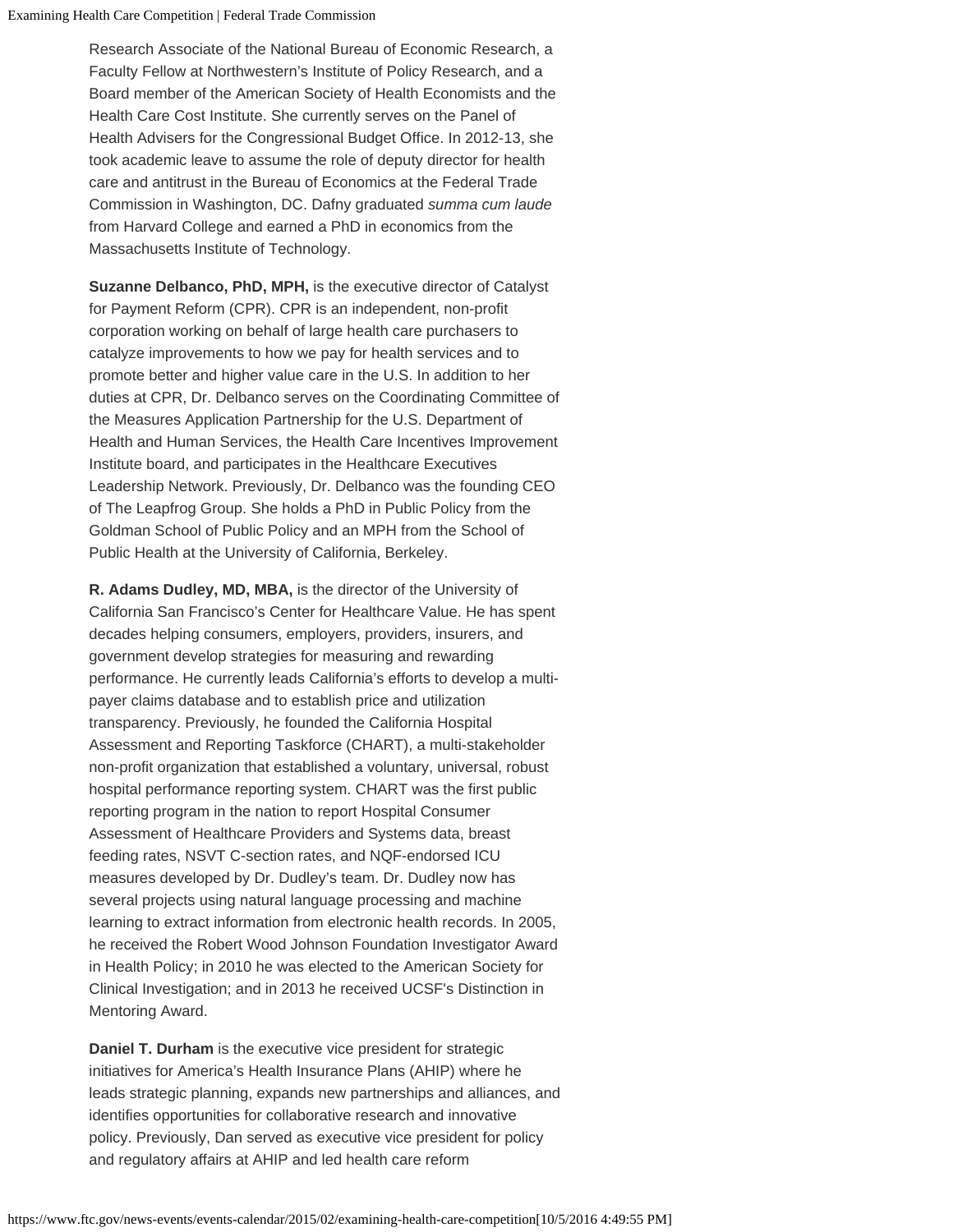Examining Health Care Competition | Federal Trade Commission

implementation efforts and policy activities. Before joining AHIP, he was vice president for policy at the Pharmaceutical Research and Manufacturers of America where he played a leadership role during health care reform and implementation of the Medicare prescription drug program. Dan also served in high-level policy positions in the federal government at the U.S. Department of Health and Human Services, the Social Security Administration, and the Office of Management and Budget. Dan received his undergraduate degree in government and philosophy from the University of Notre Dame and a masters degree in public policy from Duke University.

**Ezekiel J. Emanuel, MD, PhD,** is the vice provost for Global Initiatives, the Diane v.S. Levy and Robert M. Levy University Professor, and chair of the Department of Medical Ethics and Health Policy at the University of Pennsylvania. He was the founding chair of the Department of Bioethics at the National Institutes of Health and held that position until August of 2011. Until January 2011, he served as a special advisor on health policy to the Director of the Office of Management and Budget and National Economic Council. He is also a breast oncologist and author. After completing his internship and residency in internal medicine at Boston's Beth Israel Hospital and his oncology fellowship at the Dana-Farber Cancer Institute, he joined the faculty at the Dana-Farber Cancer Institute. Dr. Emanuel has published widely on the ethics of clinical research, health care reform, international research ethics, end-of-life care issues, euthanasia, the ethics of managed care, and the physician-patient relationship. He is also an op-ed contributor to the *New York Times*. After completing Amherst College, he received his M.Sc. from Oxford University in Biochemistry. He received his MD from Harvard Medical School and his PhD in political philosophy from Harvard University.

**Keith M. Marzilli Ericson, PhD,** is an assistant professor of markets, public policy, and law at the Boston University School of Management, and a faculty research fellow at the National Bureau of Economic Research. Professor Ericson's research has examined health care markets, such as the Massachusetts Health Insurance Exchange and Medicare Part D. He has shown how pricing regulation interacts with imperfect competition, and how health insurers use dynamic pricing strategies. His recent work has studied how product standardization affects choice on insurance exchanges and how mandates to purchase insurance affect behavior. Professor Ericson has also explored foundations of economic decision-making (behavioral economics), running experiments on limited memory, the endowment effect and expectations about the future, intertemporal choice, and the effect of privacy on truthful disclosure of sexual orientation. His work has been published in the *Quarterly Journal of Economics*, *American Economic Review*, *Journal of the European Economic Association*, *Inquiry*, and the *American Economic Journal: Economic Policy*, among others. Various media outlets have featured his research, including *Slate*, *The Atlantic*, Freakonomics Radio, *Time*, *The Los Angeles Times*, *The Washington Post*, and *The New York Times*. He has a PhD in economics from Harvard University.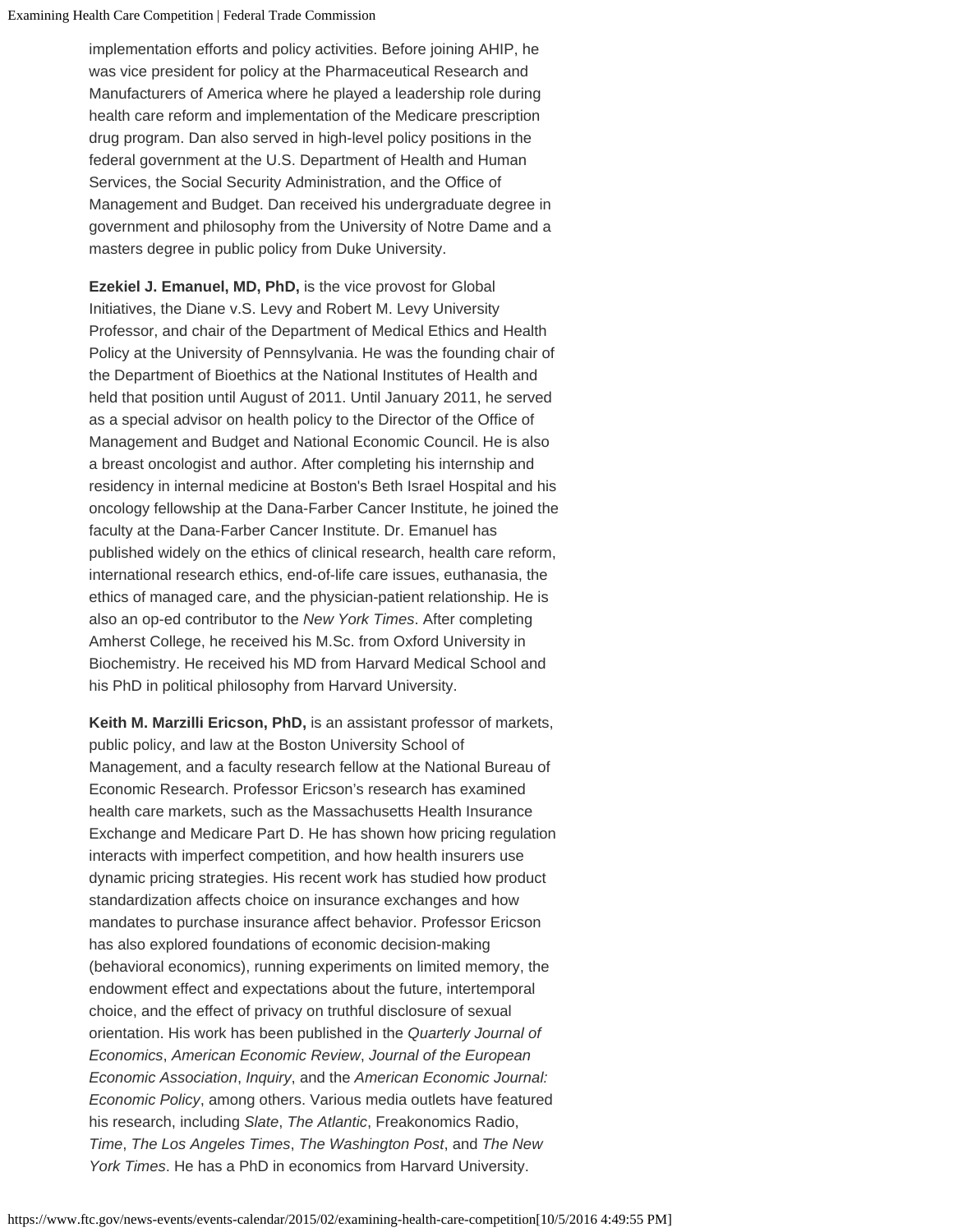**Alison Fleury** is Sharp HealthCare's senior vice president of business development and has nearly 30 years of experience in the health care industry. Prior to joining Sharp HealthCare in 1991, she was a manager and firm-designated health care specialist of an international public accounting firm. From 2012 to 2014, Ms. Fleury served as the chief executive officer of the Sharp HealthCare ACO, where she worked with the Center for Medicare and Medicaid Innovation to pilot a program for Medicare beneficiaries that enhanced the engagement between patients and their medical providers in the coordination of care and services. Ms. Fleury was recognized as one of California's Most Powerful and Influential Women by the California Diversity Council. She received the YWCA Tribute to Women in Industry Award in 2000 and was named one of San Diego's "40 Under Forty" by *San Diego Metropolitan Magazine*. Ms. Fleury is a past president of the San Diego-Imperial Chapter of Healthcare Financial Management Association and currently serves on the Board of Directors, Executive Committee and Finance Committee of the YWCA of San Diego County and the Board of Directors of Sharp Health Plan. Ms. Fleury received her BS, *summa cum laude*, from San Diego State University.

**Mark W. Friedberg, MD, MPP,** is a senior natural scientist at the RAND Corporation, practice lead in payment models and health care delivery for RAND Health Advisory Services, and a practicing general internist. His research focuses on performance improvement by health care providers, innovations in primary care, and methods for measuring health system quality and efficiency. Dr. Friedberg has developed and fielded surveys of patients, physicians, medical group leaders, and other clinical staff. His clinical work has included ambulatory primary care and hospital-based internal medicine, and he is an assistant professor of medicine, part-time, at Brigham and Women's Hospital and Harvard Medical School. Dr. Friedberg received his BA in economics and statistics from Swarthmore College; his MD from Harvard Medical School; and his MPP in health care policy from the Harvard Kennedy School of Government.

**Martin Gaynor, PhD,** is the E.J. Barone Professor of Economics and Public Policy at Carnegie Mellon University and former director of the Bureau of Economics at the Federal Trade Commission. He is one of the founders of the Health Care Cost Institute, an independent nonpartisan non-profit dedicated to advancing knowledge about U.S. health care spending, and served as the first chair of its governing board. He is also a research associate at the National Bureau of Economic Research and an international research fellow at the University of Bristol. Prior to joining Carnegie Mellon, Dr. Gaynor held faculty appointments at Johns Hopkins and a number of other universities, and was a visitor at the Hungarian Academy of Sciences in Budapest in 1991. His research focuses on competition and antitrust policy in health care markets. He has written extensively on this topic, testified before Congress, and advised the governments of the Netherlands and the United Kingdom on competition issues in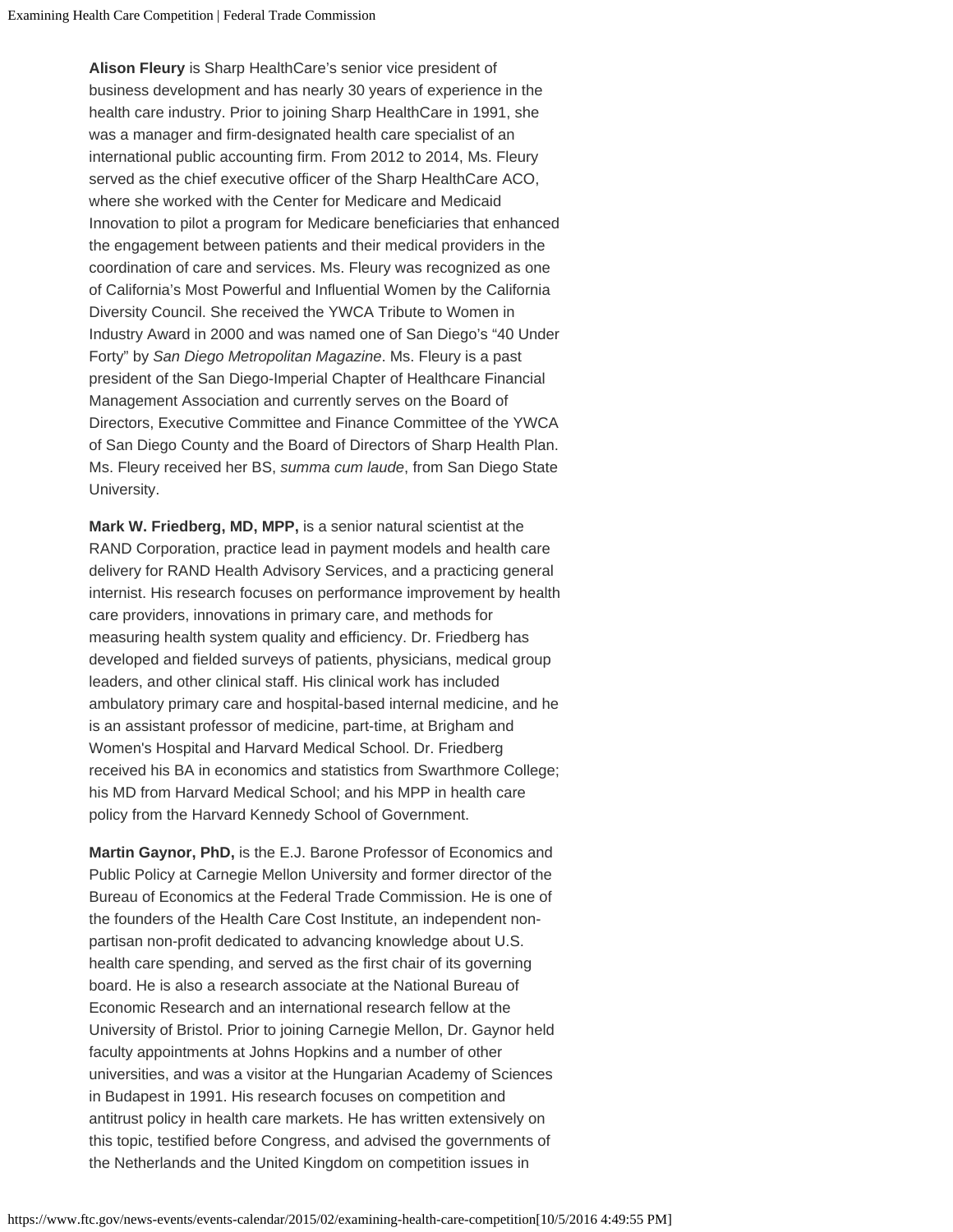health care. Dr. Gaynor received his BA from the University of California, San Diego and his PhD from Northwestern University.

**Paul Ginsburg, PhD,** is the Norman Topping chair in medicine and public policy at the University of Southern California, professor at the Sol Price School of Public Policy, and serves as the director of health policy for the USC Schaeffer Center for Health Policy and Economics. Dr. Ginsburg teaches graduate health administration courses and conducts health policy research. From 1995 through the end of 2013, he was president of the Center for Studying Health System Change (HSC), which conducted research about changes in organization, financing and delivery of care and their effects on people. Prior to his founding HSC, Dr. Ginsburg served as the founding executive director of the Physician Payment Review Commission (now the Medicare Payment Advisory Commission), as a senior economist at RAND, and as deputy assistant director at the Congressional Budget Office. He has given presentations on the evolution of health care markets, including cost trends and drivers, consumer driven health care, provider payment reform, future of employer-based health insurance and competition in health care. He has been named to *Modern Healthcare*'s "100 Most Influential Persons in Health Care" eight times and received the first annual HSR Impact Award from AcademyHealth. He earned his doctorate in economics from Harvard University.

**Karen A. Goldman, PhD,** is an attorney advisor in the FTC's Office of Policy Planning, where she focuses on competition issues involving health care and intellectual property. She was one of the primary authors of the FTC's Report, *Authorized Generic Drugs: Short-Term Effects and Long-Term Impact,* and has published in both legal and scientific journals. Before joining the FTC, Dr. Goldman held a number of legal and scientific positions at the National Institutes of Health, the National Science Foundation, and the California Institute of Technology. She has also served as an adjunct professor at the Georgetown University Law Center. Dr. Goldman received her JD from Georgetown and her PhD in neurosciences from the University of California at San Francisco.

**Thomas L. Greaney, JD,** is the Chester A. Myers Professor of Law and co-director of the Center for Health Law Studies at Saint Louis University School of Law. His research focuses on the application of antitrust law to the health care sector, health care financing, and health care law and policy. He is co-author of the nation's leading health law casebook, *Health Law: Cases, Materials and Problems* and a treatise on health law, *Health Law*. He has testified on these antitrust issues before the Judiciary Committee of the House of Representatives and at prior workshops of the Federal Trade Commission. Before joining the Saint Louis University faculty, he served as an assistant chief in the Department of Justice Antitrust Division, supervising health care antitrust litigation. He has also been a Fulbright Fellow studying European Community competition law in Brussels, Belgium. He received his BA from Wesleyan University and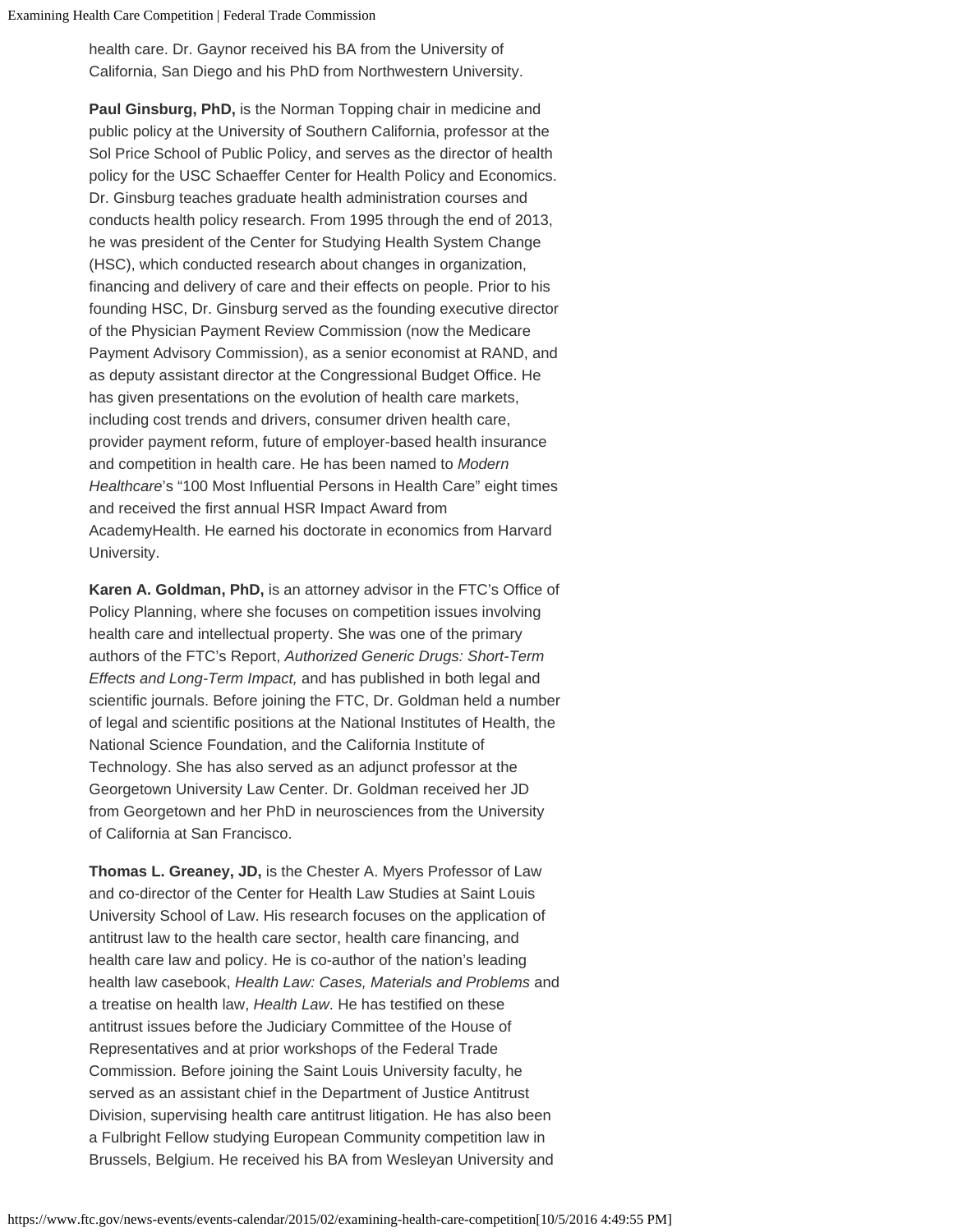his JD from Harvard Law School.

**Caroline Holland** serves as Chief Counsel for Competition Policy and Intergovernmental Relations at the Antitrust Division of the United States Department of Justice. Before joining the Antitrust Division in 2015, Ms. Holland served as Chief Counsel and Staff Director for Senator Klobuchar on the Senate Judiciary Committee's Subcommittee on Antitrust, Competition Policy, and Consumer Rights. In addition to managing the Subcommittee's antitrust business, she staffed Senator Klobuchar on a variety of Judiciary Committee issues including intellectual property and immigration. She held a similar position for Senator Kohl and had been working for the Antitrust Subcommittee since 2007. Before joining the Subcommittee, Ms. Holland was an attorney with Patton Boggs, LLP in Washington, D.C. focusing on public policy and regulatory work. Before attending law school, she was a paralegal at Department of Justice Antitrust Division and a staff assistant and legislative aid to the Antitrust Subcommittee. Ms. Holland holds a J.D. from Georgetown University Law Center and a B.A. in Public Policy from Trinity College in Hartford, Connecticut.

**Kim Holland** is vice president of state affairs for the Blue Cross and Blue Shield Association (BCBSA), a national federation of 37 independent, community-based and locally operated Blue Cross and Blue Shield companies. In her role with BCBSA, Ms. Holland is responsible for ensuring that Blue Cross Blue Shield Plan interests are represented in the development of federal and state legislative and regulatory positions and priorities. She is also responsible for coordinating resource development and deployment to assist member plans in advancing Blue positions in the states. Ms. Holland has worked on many priority issues for BCBSA, including state flexibility for exchanges and appropriate accounting treatment of the health insurance tax. Before joining BCBSA, Ms. Holland, a former career insurance producer and independent agency executive, was the first woman elected insurance commissioner in Oklahoma, an office she held for six years. Ms. Holland has served on numerous health care related boards and commissions, including the state's employees benefits board and Medicaid authority.

**Pinar Karaca-Mandic, PhD,** is an associate professor at the University of Minnesota's School of Public Health, Division of Health Policy and Management. She is also a research associate at the National Bureau of Economic Research's Health Economics and Healthcare programs. She serves as an associate editor of *Forum for Health Economics and Policy*. Her research focuses on health insurance benefit design, health care regulations, insurance markets, pharmaceutical use, and medical technology diffusion. Her research has been published in leading economics, policy and medical journals. Her research has been funded by the National Institute on Aging, the National Institute of Child Health and Human Development, the Agency for Healthcare Research and Quality, the U.S. Department of Health and Human Services, Health Resources and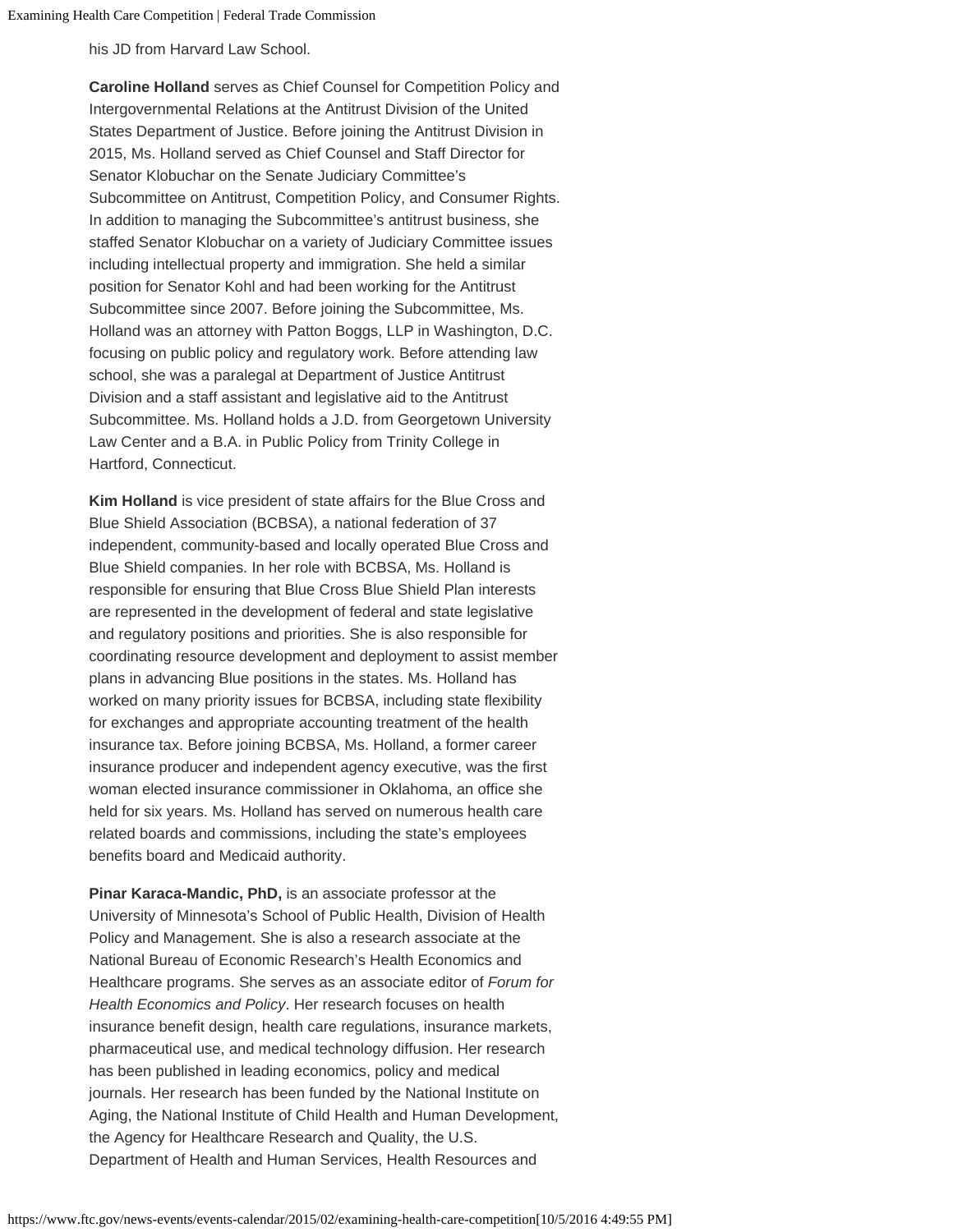Services Administration, and the Robert Wood Johnson Foundation. She is the recipient of a KO1 career grant from the National Institutes of Health, through which she has been studying physician medical technology adoption. Dr. Karaca-Mandic received her PhD in economics from the University of California-Berkeley in 2004, and her BA in economics and mathematics from Swarthmore College.

**Kenneth W. Kizer, MD, MPH,** is a distinguished professor at the University of California, Davis School of Medicine and Betty Irene Moore School of Nursing and the director of the Institute for Population Health Improvement, UC Davis Health System. He also serves as the chief quality improvement consultant for the California Department of Health Care Services. An honors graduate of Stanford University and UCLA, he is a fellow or distinguished fellow of numerous professional societies and has the rare distinction of being a fellow of the National Academy of Public Administration and a member of the Institute of Medicine, National Academy of Sciences. Dr. Kizer has held senior leadership positions in state and federal government, academia and the private sector, including: founding president and CEO, National Quality Forum; Under Secretary for Health, U.S. Department of Veterans Affairs, where he engineered what has been described as the largest health care turnaround in U.S. history; director of the California Department of Health Services and the state's top health official; and president, CEO and chairman of Medsphere Systems Corporation, a leading commercial provider of open source health information technology. His accomplishments have been recognized with dozens of awards, including the Justin Ford Kimball Innovator Award, American Hospital Association; Earnest Amory Codman Award, The Joint Commission; Nathan Davis Award for Outstanding Government Service, American Medical Association; Award of Excellence, American Public Health Association; and Gustav O. Lienhard Medal and Award, Institute of Medicine.

**Helen C. Knudsen, PhD,** has been an economist in the Economic Analysis Group of the Antitrust Division of the U.S. Department of Justice since 2008. She has focused on health care for the last four years. She received her PhD in economics from the University of Pittsburgh.

**Tara Isa Koslov** is deputy director of the FTC's Office of Policy Planning, a position she has held since March 2011. Her portfolio includes a broad range of competition and consumer protection issues, with a particular emphasis on health care topics. Ms. Koslov previously spent almost twelve years as an attorney advisor to three different FTC commissioners (focusing primarily on competition issues), and also worked in one of the agency's merger enforcement divisions, following several years in private practice. She completed a three-year term as editorial co-chair of the *Antitrust Law Journal*, having served on the editorial board for 15 years. Ms. Koslov earned her JD from Harvard Law School and an AB from Brown University.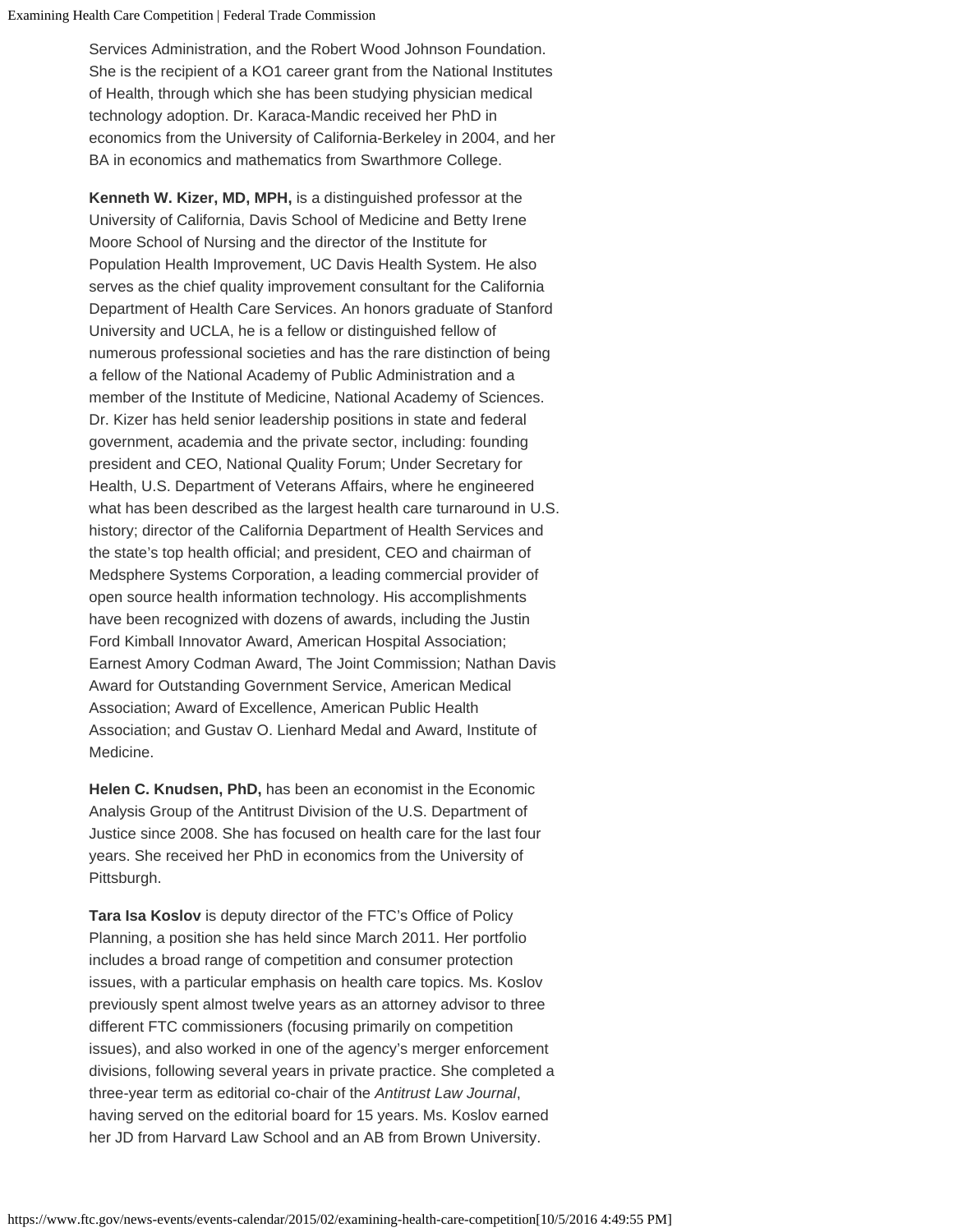**Patrick M. Kuhlmann** is an attorney in the Legal Policy Section of the Antitrust Division of the U.S. Department of Justice, which provides analyses of complex antitrust matters, supports the Division's competition advocacy efforts, legislative program, and comments on rulemakings, serves as liaison with other governmental agencies on competition issues, and coordinates long-range planning projects and programs of special interest to the Assistant Attorney General. Prior to joining the Antitrust Division, Mr. Kuhlmann practiced antitrust and appellate law with Foley & Lardner in Milwaukee, Wisconsin, and served as a judicial law clerk for Judge John M. Rogers of the U.S. Court of Appeals for the Sixth Circuit. He graduated *summa cum laude* from the University of Wisconsin Law School, where he served on the Law Review, and earned an MA in History from the University of Rochester.

**James Landman, JD, PhD,** is director, healthcare finance policy, perspectives and analysis, for the Healthcare Financial Management Association (HFMA). Dr. Landman is responsible for leading HFMA's thought leadership efforts, which have covered value creation, payment reform, price transparency, accounting and financial reporting, revenue cycle management, and many other areas that drive health care organizational high performance. Results of these initiatives are used by hospitals, rating agencies, regulatory agencies, congressional committees, accounting standard setting bodies, state hospital organizations, and other government and industry leaders. Dr. Landman started at HFMA in 2008. Prior to HFMA, he worked for the American Bar Association, the University of North Texas, and the Faegre & Benson law firm (now Faegre Baker Daniels). He holds a BA from Northwestern University, a JD from the University of Michigan Law School, and a PhD from the University of Minnesota.

**Bruce E. Landon, MD, MBA, MSc,** is professor of health care policy and medicine at Harvard Medical School. He practices internal medicine at the Beth Israel Deaconess Medical Center. Dr. Landon's primary research interest has been assessing the impact of different characteristics of physicians and health care organizations, ranging from health plans to physician group practices, on the provision of health care services. He has over fifteen years of experience in health services research and has been the principal investigator of numerous federal and foundation grants. Dr. Landon has been elected to the American Society of Clinical Investigation and the Association of American Professors and serves on the Health Policy Advisory Committee of the Myers JDC Brookdale Institute's Smokler Center for Health Policy Research. He also chairs the Contracts and Payments Committee at the Beth Israel Deaconess Physician Organization. Dr. Landon graduated *summa cum laude* from the Wharton School at the University of Pennsylvania with a major in finance. He received his MD from the University of Pennsylvania School of Medicine, and an MBA with a concentration in health care management from the Wharton School. He also received an MSc in Health Policy from the Harvard School of Public Health.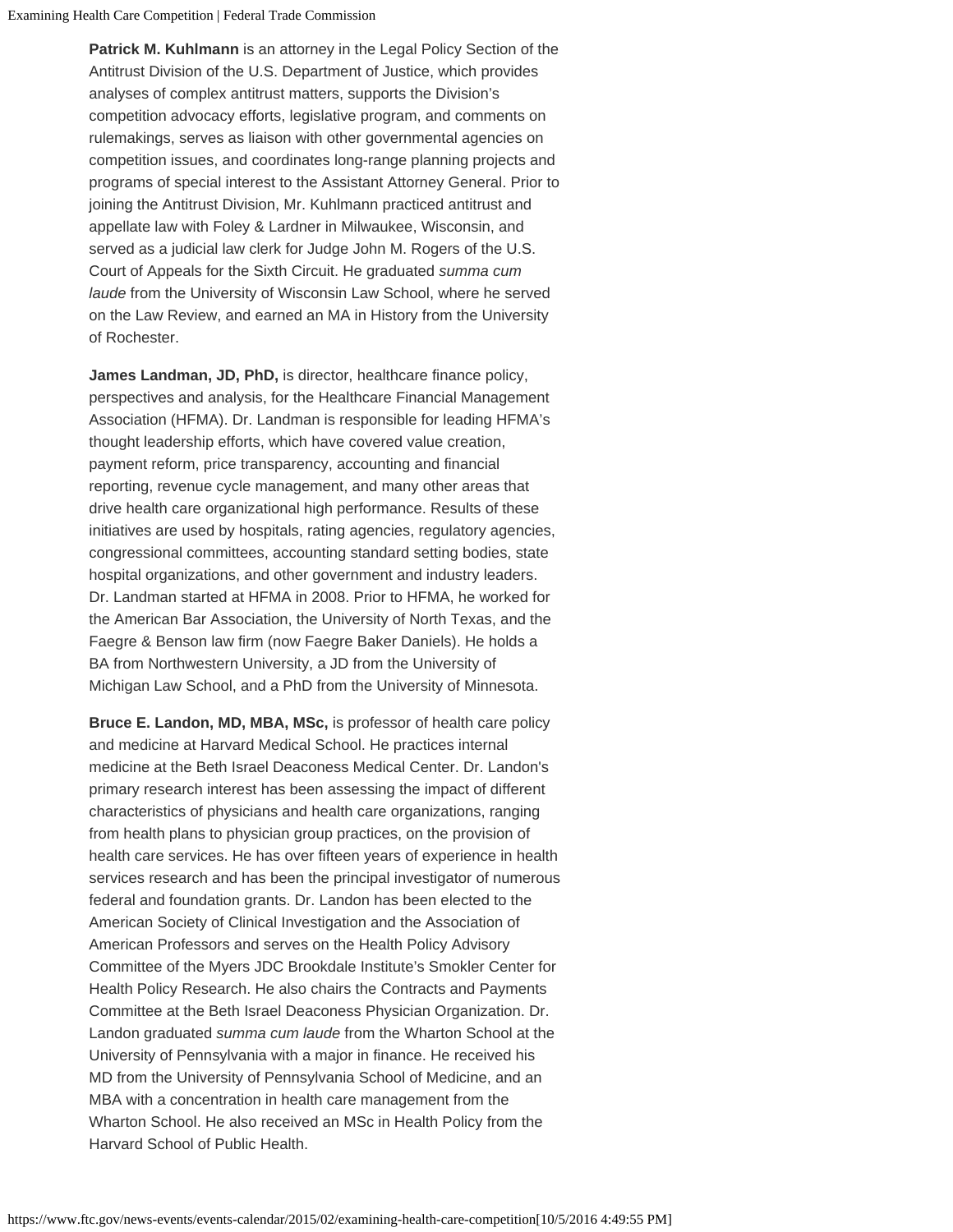Examining Health Care Competition | Federal Trade Commission

**Marina Lao, JD, LLM,** is the director of the Office of Policy Planning at the Federal Trade Commission (FTC), on leave from Seton Hall University School of Law, where she has been a member of the faculty since 1994. She has written and presented extensively in the U.S. and in Spain, Germany, and China on a range of antitrust topics. Additionally, Ms. Lao has offered invited testimony to the House Judiciary Committee, Subcommittee on Intellectual Property, Competition and the Internet, and at hearings sponsored by the FTC and the Antitrust Division of the Department of Justice (DOJ). She is a member of the advisory board of the American Antitrust Institute, and was chair of the Section of Antitrust and Economic Regulation of the Association of American Law Schools. Prior to joining Seton Hall, she was a partner in Wilson, Cobb, Lichtenstein & Lao in Atlanta, Georgia, and she began her legal career with the DOJ Antitrust Division, as a trial attorney under the Honors Program. Ms. Lao received her BA from Stony Brook University, her JD from Albany Law School, and an LLM from Temple University School of Law.

**Kevin Lewis** is the chief executive officer of Maine Community Health Options (MCHO) and has extensive experience in health care management and advocacy in various leadership roles. Before joining MCHO, Mr. Lewis was the chief executive officer of Maine Primary Care Association, where his efforts included improving health care access for underserved populations and representing Maine's community health centers. He served as director of continuing care at Maine Hospital Association and as the legislative liaison at the Wisconsin Department of Health and Family Services. Mr. Lewis has a BA from Dartmouth College, an MPP from the University of Michigan, and is a graduate of the Johnson & Johnson Health Care Executive Program at UCLA.

**Dionne Lomax** is a partner in the Washington, D.C. office of Mintz, Levin, Cohn, Ferris, Glovsky and Popeo, P.C. Her principal area of practice is antitrust and trade regulation law. Her antitrust work includes representing large health systems, major medical associations, large multi-specialty physician groups, pharmaceutical companies, and medical device manufacturers in connection with mergers and acquisitions, joint ventures, and other commercial arrangements. Ms. Lomax also represents clients before the U.S. Department of Justice (DOJ), Federal Trade Commission, and various state Attorneys General. Ms. Lomax previously served as a trial attorney at the DOJ Antitrust Division's Health Care Task Force where she analyzed the structure and operation of PHOs and IPAs, analyzed and investigated health plan mergers such as the Aetna/Prudential merger, investigated other collaborative arrangements in the health care industry, and played a significant role in several litigated matters. Ms. Lomax has also represented and advised clients on a broad range of antitrust issues in a number of other industries, including pharmaceutical, energy, book publishing, consumer products, software, technology, petrochemicals, and industrial liquids.

**Matthew C. Mandelberg** is an attorney in the Legal Policy Section of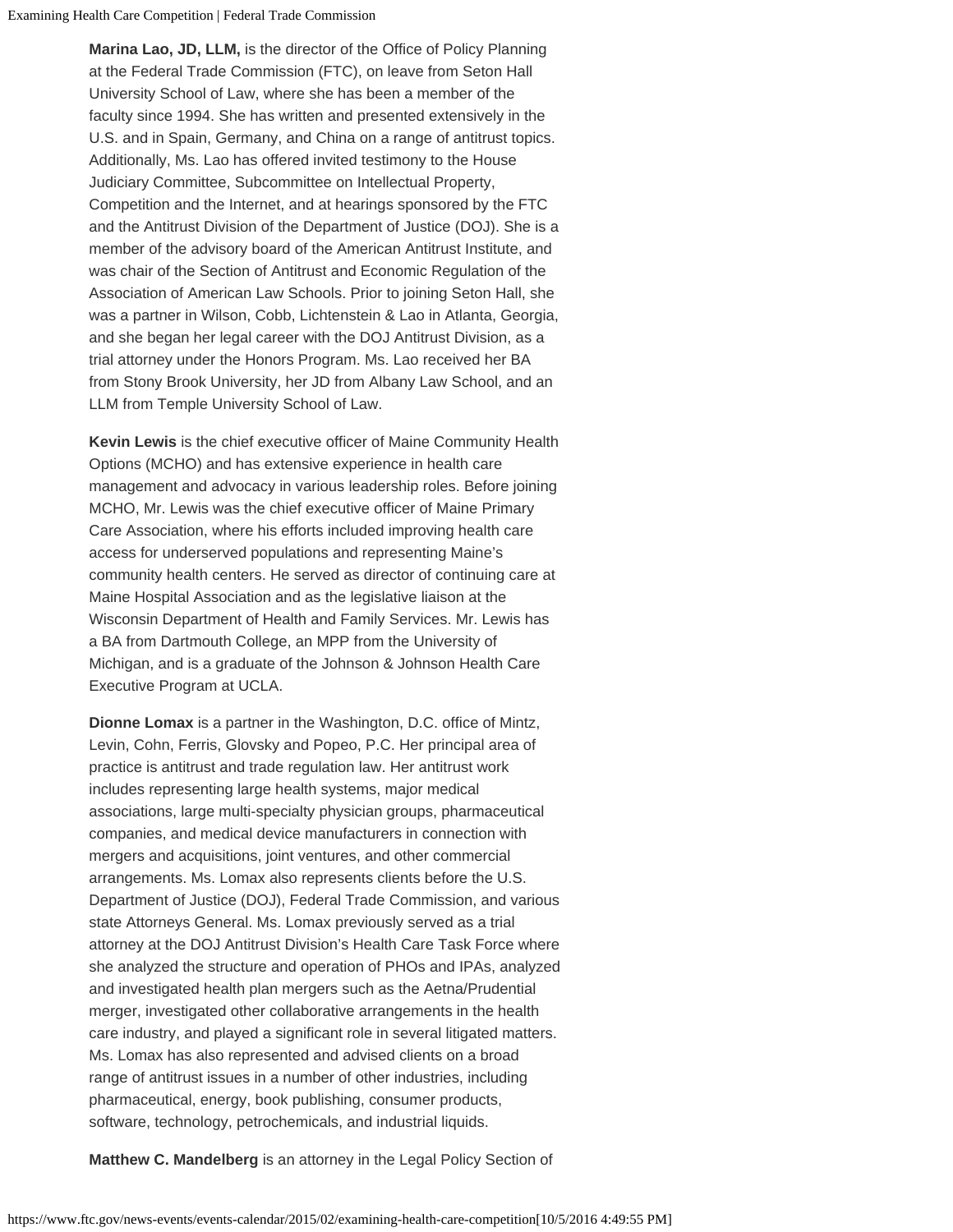the Antitrust Division of the U.S. Department of Justice, where he provides support to senior Division officials on a wide array of legal and policy issues. Mr. Mandelberg joined DOJ through the Attorney General's Honors Program in 2011. His assignments at DOJ have included supporting the Division's competition advocacy on health care, conditional pricing practices, and the appropriate remedies for FRAND-encumbered, standards-essential patents. He has drafted DOJ filings submitted to the FCC in response to notices of proposed rulemakings and lead a business review investigation of a novel IP licensing exchange. Before joining DOJ, Mr. Mandelberg interned for the White House Counsel's Office and the Counsel's Office to the Los Angeles Mayor and worked as a research assistant at the RAND Corporation. Mr. Mandelberg earned his JD from Stanford Law School and his MPA from the Woodrow Wilson School at Princeton University in 2011. He earned his BA from Columbia University in 2005.

**Mark B. McClellan, MD, PhD**, is a senior fellow in economic studies and director of the Health Care Innovation and Value Initiative at the Brookings Institution. Within Brookings, his work focuses on promoting quality and value in patient centered health care. Dr. McClellan is a former administrator of the Centers for Medicare & Medicaid Services (CMS) and former commissioner of the U.S. Food and Drug Administration (FDA), where he developed and implemented major reforms in health policy. These include the Medicare prescription drug benefit, the FDA's Critical Path Initiative, and public-private initiatives to develop better information on the quality and cost of care. Dr. McClellan chairs the FDA's Reagan-Udall Foundation, is co-chair of the Quality Alliance Steering Committee, sits on the National Quality Forum's Board of Directors, is a member of the Institute of Medicine, and is a research associate at the National Bureau of Economic Research. He previously served as a member of the President's Council of Economic Advisers and senior director for health care policy at the White House, and was an associate professor of economics and medicine at Stanford University. Dr. McClellan holds an MD from the Harvard University– Massachusetts Institute of Technology (MIT) Division of Health Sciences and Technology, a PhD in economics from the Massachusetts Institute of Technology, an MPA from Harvard University, and a BA from the University of Texas at Austin.

**Lisa M. McDonnel** is the senior vice president, Network Strategy & Innovation UnitedHealthcare Networks. In this role Ms. McDonnel is responsible for UnitedHealthcare's value-based reimbursement programs as well as the intentional integration of network, clinical and benefit strategies to align incentives among payors, providers, and consumers in support of health care transformation. Ms. McDonnel began her managed care career 25 years ago and has experience building and maintaining networks across the country. In 1997, she joined UnitedHealthcare, where she has continued to advance through various network leadership roles. Ms. McDonnel earned a BA in Psychology at the University of California, Irvine. She attended the MPA/MPH program at the University of San Francisco and is currently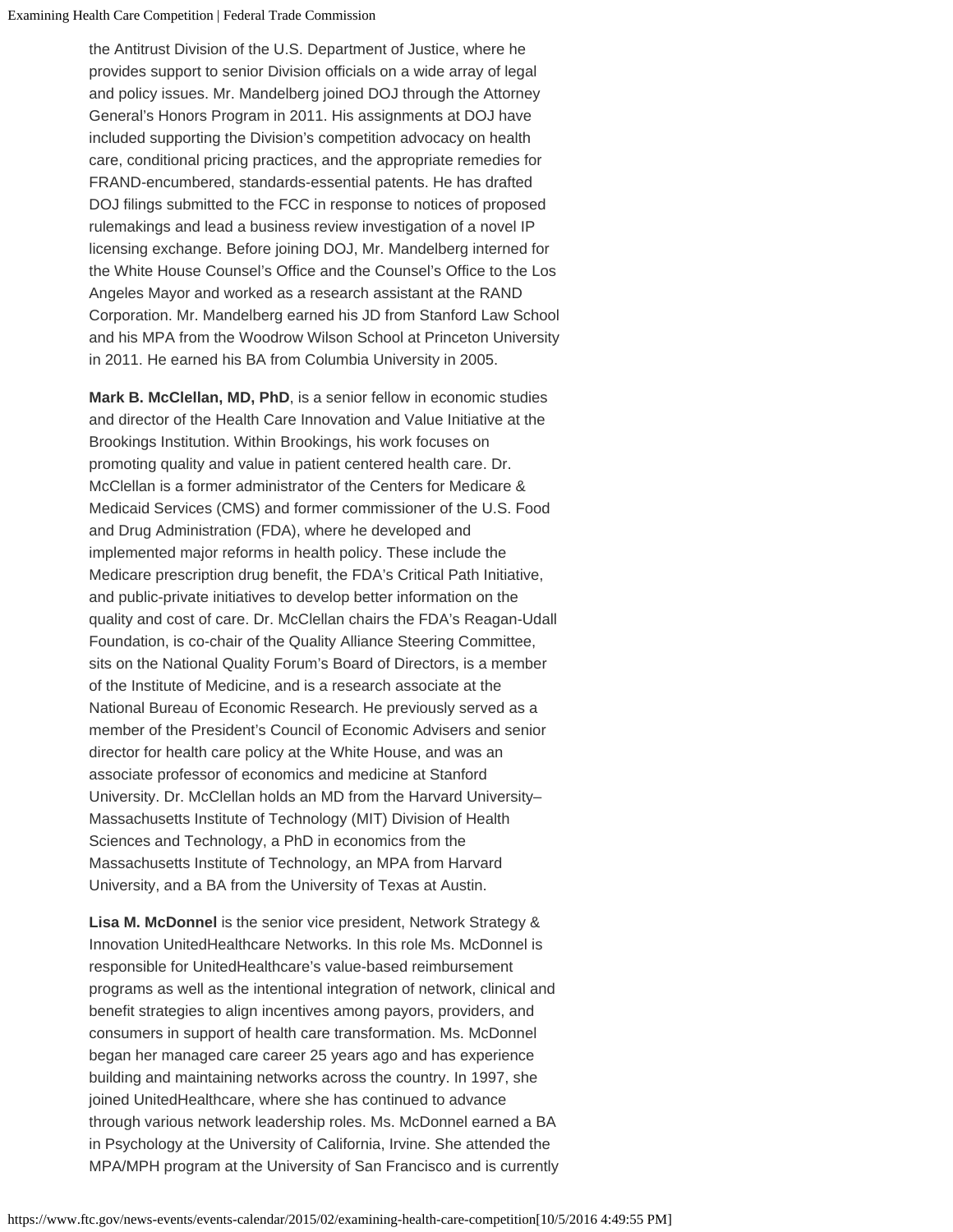pursuing a Master of Health Care Delivery Science at Dartmouth.

**Joe Miller** is General Counsel of America's Health Insurance Plans (AHIP), a national trade association representing the health plan industry. Joe represents AHIP as a leader and speaker in public discussion forums related to health insurance topics, manages AHIP's legal team as they provide services to the association, and directs AHIP's amicus program. Joe joined AHIP in 2010 after 12 years at the Antitrust Division of the U.S. Department of Justice, where he was Assistant Chief of the litigation group with responsibility for the health care and insurance sectors. He also spearheaded the Division's health care competition advocacy program. Before joining the DOJ, Miller worked for Collier, Shannon, Rill & Scott and as a trial attorney for the Federal Trade Commission. Joe earned his law degree from George Mason University School of Law and his undergraduate degree in economics from Emory University.

**Kristen Miranda** leads Blue Shield of California's statewide Accountable Care Organization (ACO) program as Vice President, Strategic Partnerships and Innovation. First implemented in 2010, the program has been described by *Health Affairs* as "one of the oldest and most successful ACOs in the country." Prior to joining Blue Shield, Ms. Miranda held leadership positions with Anthem, Health Net and CIGNA in provider contracting and provider services. Her experience on the provider side includes the position of executive director for a large integrated physician/hospital organization in Northern California. As a consultant, Ms. Miranda has worked with a number of health care foundations and physician organizations on issues of access. She is also a member of the Health System Transformation Task Force. Ms. Miranda holds a degree in anthropology from the University of California, Davis and was an Honors Collegium scholar at the University of California, Los Angeles.

**Peter J. Mucchetti** is the Chief of the Litigation I Section of the Antitrust Division of the U.S. Department of Justice, which investigates and prosecutes civil cases in the health-care, paper, food products, and other industries. Prior to assuming his current position, Mr. Mucchetti was the Assistant Chief of the Litigation I Section and a trial attorney with the Antitrust Division. He also previously practiced antitrust law with Wilmer, Cutler & Pickering. Mr. Mucchetti's other experience includes working as a Special Assistant United States Attorney in the Eastern District of Virginia in Alexandria, Virginia, and as a judicial law clerk for the Honorable Lee H. Rosenthal in the Southern District of Texas. He graduated *cum laude* from Harvard Law School and received a B.A. in economics *cum laude* from Yale University.

**David Muhlestein, PhD, JD,** is senior director of research and development at Leavitt Partners. He directs the study of accountable care organizations through the LP Center for Accountable Care Intelligence and leads the firm's quantitative evaluation of health care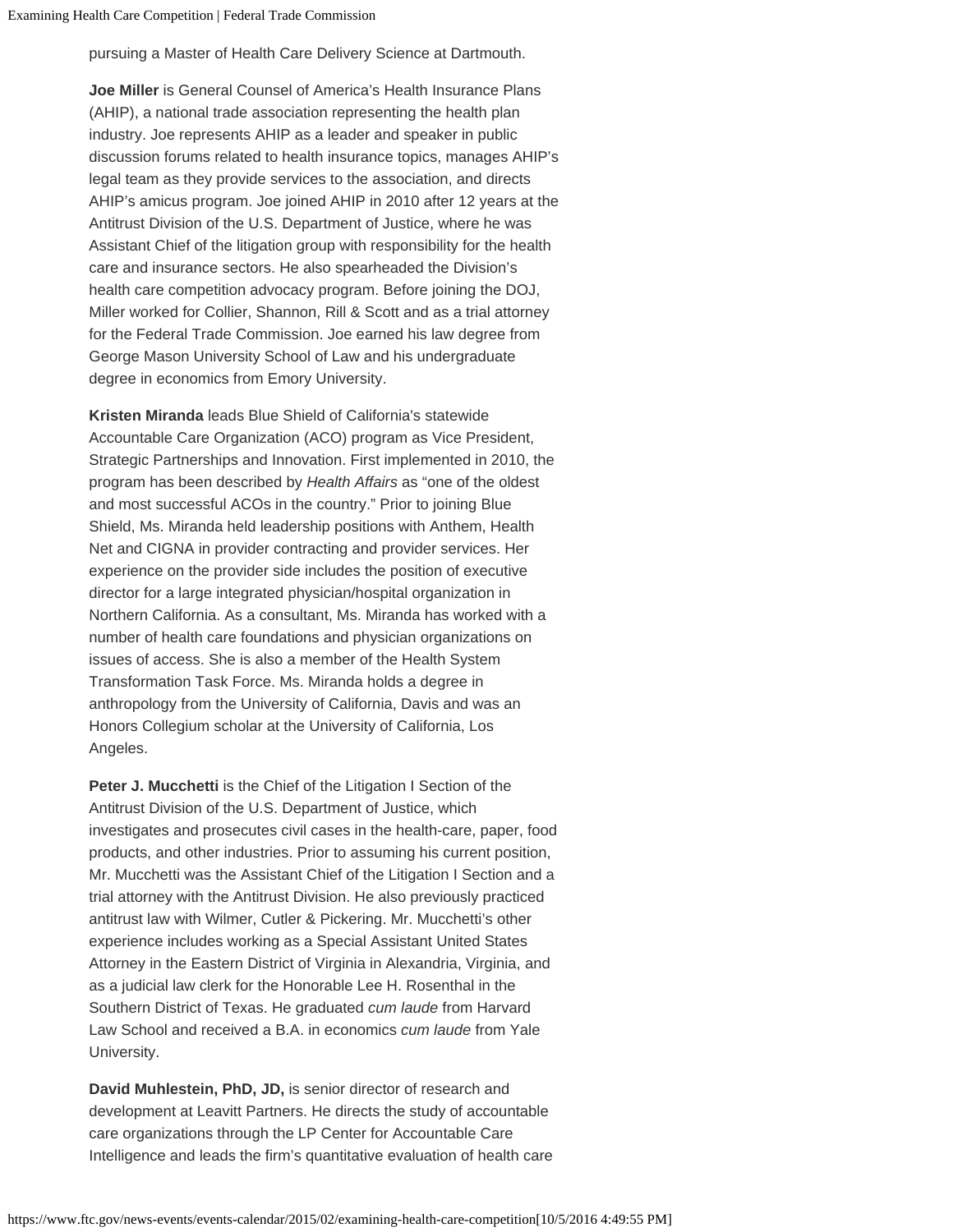markets. He is an expert in using policy analysis, predictive modeling and applied analytics to understand the evolving health care landscape and his insights have been quoted by publications such as *The Wall Street Journal*, *The Seattle Times* and *Modern Healthcare*. Dr. Muhlestein earned his doctorate in health services research, JD, MHA and MS from The Ohio State University and a BA from Brigham Young University.

**Danica Noble** is a competition attorney in the Northwest Regional Office of the FTC. She clerked for the Hon. Judge Darryl Dean Donohue in the U.S. Virgin Islands after graduating from Georgetown University Law Center in 2005. Ms. Noble joined the FTC Honors Attorney Program in 2006. In 2008, she earned the FTC's Stephen Nye Award and in 2014 she was awarded the Janet D. Steiger Award for her work on the Commission's *St. Luke's* team. Ms. Noble works on a variety of competition issues including many health care cases. She is currently the Chair of the Washington State Bar Association's Antitrust & Consumer Protection Section.

**Monica Noether, PhD,** specializes in antitrust analysis and other competitive issues related to the health care industry for law firms, professional associations, government agencies, and other clients. She has analyzed dozens of hospital, physician, health plan and pharmaceutical mergers as well as disputes between different players in the health care sector. She is also expert in public and private payor reimbursement policies. She has provided expert testimony in antitrust and reimbursement litigation, analyzing class certification, merits, and damages questions. While she is best known for her work in the health care industry, she also has broad general expertise in all aspects of antitrust analyses. Dr. Noether is currently a vice president in the Antitrust and Economics Practice at Charles River Associates. She has also served in several senior leadership positions at CRA, including as Chief Operating Officer from 2009 to 2012. Prior to joining CRA 19 years ago, Dr. Noether served as a managing vice president at Abt Associates, where she specialized in federal reimbursement policy for hospitals and physicians and in antitrust issues. She also spent several years at the Federal Trade Commission as a deputy assistant director in the Bureau of Economics and Commissioner Advisor. Dr. Noether received her PhD (Economics) and MBA (Economics and Finance) from the University of Chicago's Booth School of Business and her BA from Wesleyan University.

**Leslie C. Overton** serves as deputy assistant attorney general (DAAG) for civil enforcement in the Antitrust Division of the United States Department of Justice. Ms. Overton also is the DAAG responsible for supervising the Antitrust Division's international program. She rejoined the Antitrust Division in July 2011, and previously served from 2002 until 2004 as Counsel to the Assistant Attorney General. Ms. Overton returned to government service from the Washington office of Jones Day, where she was a partner in the antitrust and competition practice. She has been recognized by: Best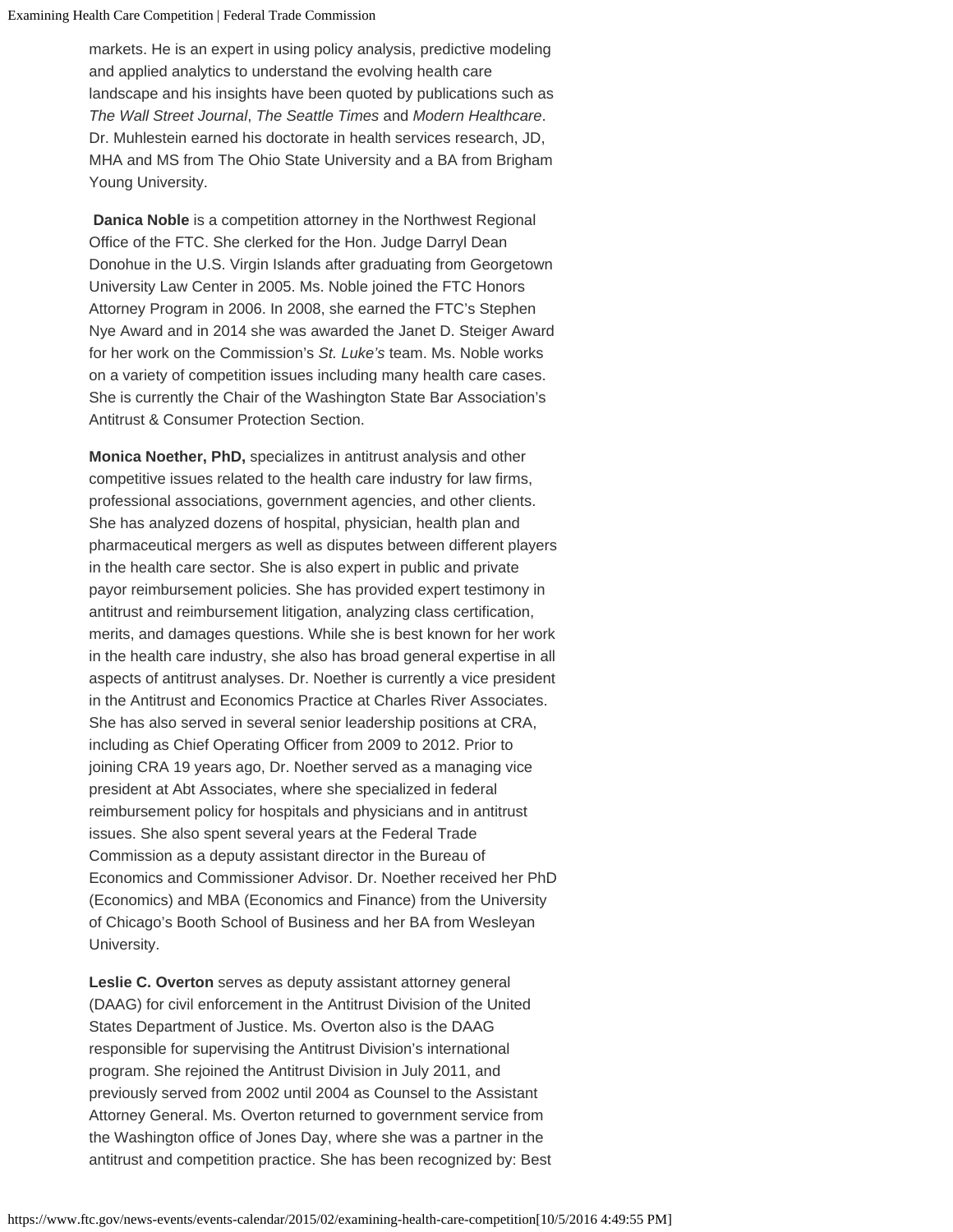Lawyers 2010-2012); National Bar Association/IMPACT, 40 Lawyers Under 40 (2010); *Nightingale's Healthcare News*, Outstanding Healthcare Antitrust Lawyers (2009); and *Global Competition Review*, 40 Under 40 Leading Competition Lawyers (2008). Ms. Overton is a 1994 graduate of the University of Michigan Law School, where she served on the *Michigan Law Review*. She received her B.A. from the University of Pennsylvania in 1991.

**Hoangmai Pham, MD, MPH,** is a general internist and Director of the Seamless Care Models Group (SCMG) at the Center for Medicare & Medicaid Innovation (CMMI), where she is responsible for overseeing portfolios of demonstrations on accountable care organizations (ACO) and advanced primary care. SCMG sponsors the Pioneer ACO Model, the Advance Payment and ACO Investment Models, the Comprehensive Primary Care Initiative, and the Comprehensive End Stage Renal Disease Care Initiative, and continues to develop new models. Prior to joining CMMI, Dr. Pham was a senior researcher and co-director of research at the Center for Studying Health System Change and Mathematica, Inc. She has published extensively on care fragmentation and coordination, provider market trends, health disparities, primary care, and quality measurement/improvement, and the intersection of each of these with provider payment policy. Dr. Pham also contributed to the design of Medicare demonstrations and programs, including the Physician Quality Reporting System and Resource Use Reports. She practiced for many years at safety net clinics in the Washington area. Dr. Pham received her AB from Harvard, her MD from Temple University, and her MPH from Johns Hopkins, where she was also a Robert Wood Johnson Clinical Scholar.

**Terri L. Postma, MD,** serves as Medical Officer and Advisor in the Center for Medicare at the Centers for Medicare & Medicaid Services (CMS). She advises senior leadership on policy issues related to Medicare's payment systems and quality initiatives, particularly valuebased purchasing initiatives resulting from passage of the Affordable Care Act. In her role as the Medicare Shared Savings Program policy lead, Dr. Postma coordinates the development and publication of the program regulations and works closely with staff to implement program operations. Before joining CMS, she was awarded the Kenneth M. Viste Neurology Public Policy Fellowship, in partnership with the American Association for the Advancement of Science, to serve on the staff of the Senate Finance Committee during the health care reform debate. Dr. Postma received her medical degree from the University of Maryland School of Medicine in Baltimore and completed her residency training in neurology at the University of Kentucky Chandler Medical Center where she served as Chief Resident.

**Robert Potter** has been chief of the Legal Policy Section of the Antitrust Division of the U.S. Department of Justice since 1995. As chief of the Legal Policy Section, he is responsible for analyzing and helping to resolve difficult and complex competition policy issues, special projects in support of the Division's enforcement programs,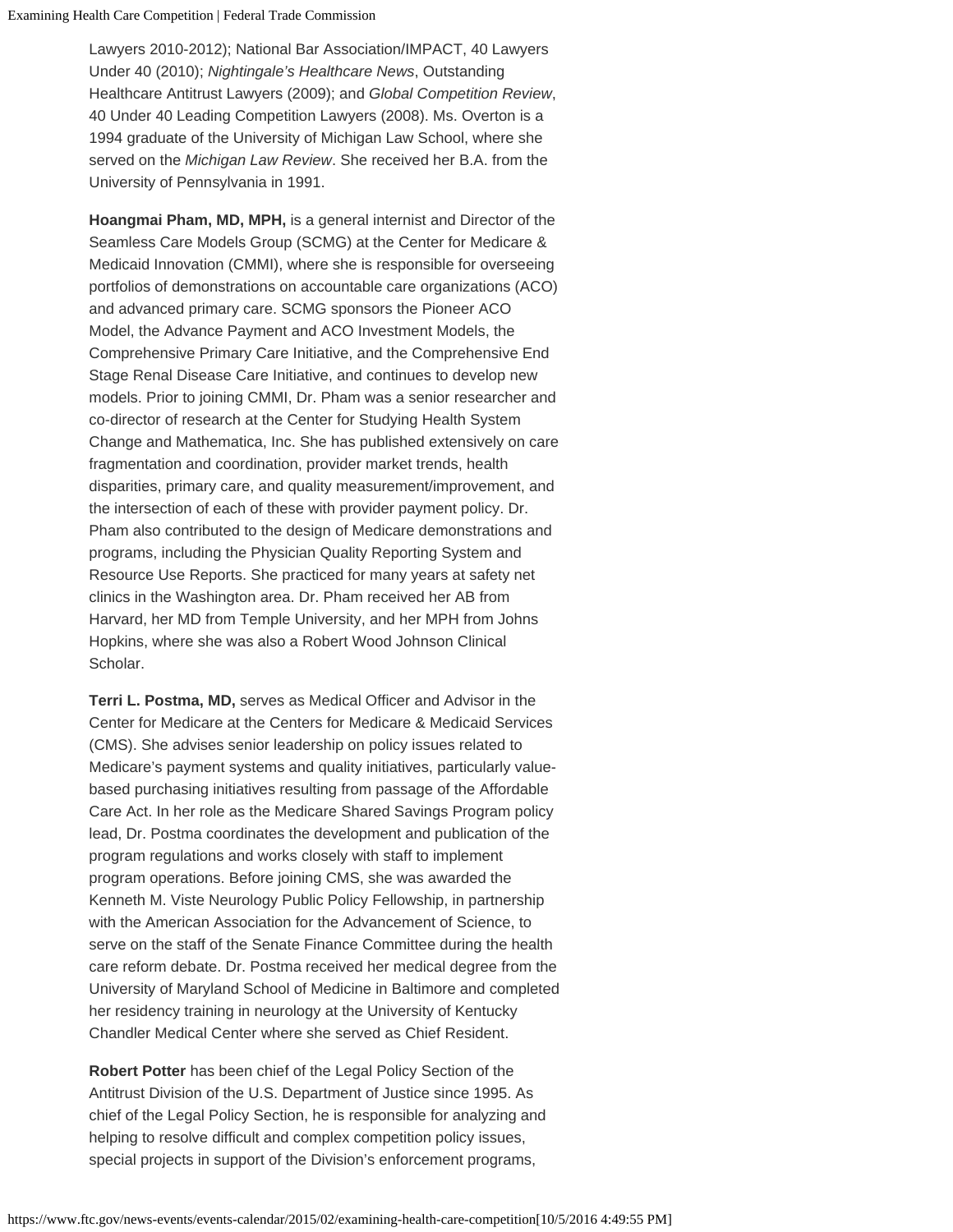and interagency and congressional matters. Mr. Potter joined the Antitrust Division in 1992 to serve as counselor to the assistant attorney general. Prior to joining the Department of Justice, Mr. Potter was in private practice with the law firm of Skadden, Arps, Slate, Meagher & Flom, where he specialized in antitrust counseling and litigation. His clients included a wide array of Fortune 500 companies. Mr. Potter graduated magna cum laude from Georgetown University Law Center, where he was an articles editor of the *Georgetown Law Review*. He is a member of the Order of the Coif.

**Lynn Quincy** is director of the Health Value Resource Hub at Consumers Union, the policy and advocacy division of *Consumer Reports*. The Health Value Resource Hub is a new center that uses evidence to help advocates work on health care cost and value issues. Ms. Quincy works at the federal and state levels on a wide variety of policy issues, with a particular focus on health care costs, transparency, consumer protections, and consumers' health insurance literacy. Ms. Quincy serves as a consumer expert in several venues, including as a consumer representative with the National Association of Insurance Commissioners, on a technical expert panel advising the development of new enrollee satisfaction surveys, and on an advisory group that focuses on consumer price transparency. Prior to joining Consumers Union, Ms. Quincy held senior positions with Mathematica Policy Research, Inc., the Institute for Health Policy Solutions and Watson Wyatt Worldwide (now Towers Watson). She holds a master's degree in economics from the University of Maryland.

**Edith Ramirez** was sworn in as a Commissioner of the Federal Trade Commission in April 2010 and became Chairwoman of the FTC in March 2013. At the FTC, Chairwoman Ramirez has focused on promoting competition and innovation in the technology and health care sectors, protecting underserved communities from deceptive and unfair practices, and safeguarding consumer privacy. Before joining the FTC, Chairwoman Ramirez was a partner in the Los Angeles office of Quinn Emanuel Urquhart & Sullivan, LLP, where she litigated complex business disputes, including intellectual property, antitrust, unfair competition, and advertising matters. She is a graduate of Harvard Law School, where she was an editor of the *Harvard Law Review*, and Harvard College.

**Natalie Rosenfelt** is a trial attorney in the Litigation I Section of the Antitrust Division of the U.S. Department of Justice, which investigates and prosecutes civil cases in a variety of industries, including health care, insurance, paper, and food products. Ms. Rosenfelt joined the DOJ through the Attorney General's Honors Program. Her experience includes working as a Special Assistant United States Attorney in the Eastern District of Virginia in Alexandria, Virginia. Ms. Rosenfelt earned her JD from the University of Virginia School of Law and received a BA with distinction in all subjects from Cornell University.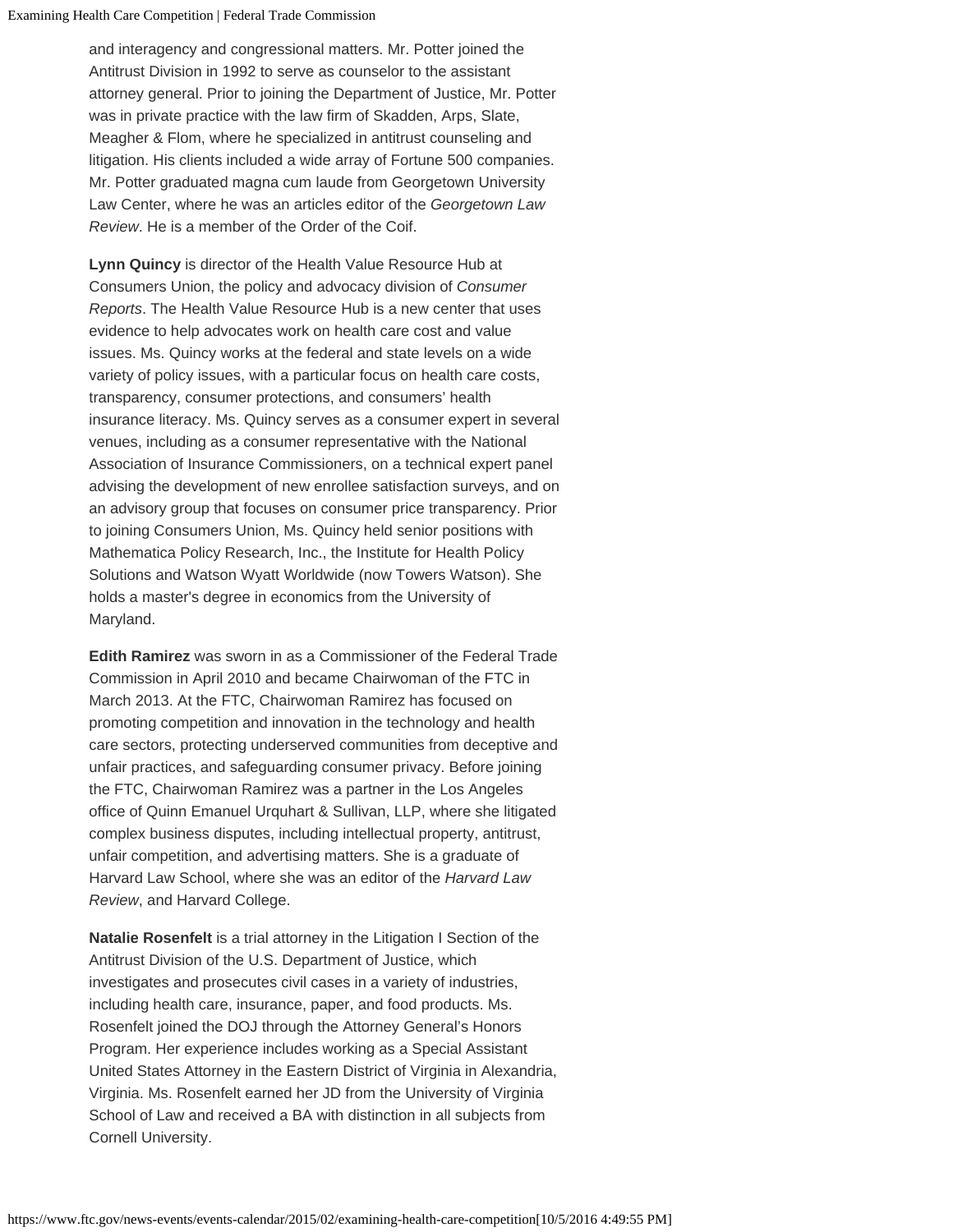Examining Health Care Competition | Federal Trade Commission

**Dana Gelb Safran, ScD,** is senior vice president for performance measurement and improvement at Blue Cross Blue Shield of Massachusetts (BCBSMA). In this role, she leads the company's initiatives to measure and improve health care quality, safety and outcomes. Dr. Safran also retains an active academic practice as Associate Professor of Medicine at Tufts University School of Medicine, and has authored more than 75 peer reviewed articles. She was among the lead developers of the BCBSMA Alternative Quality Contract and is widely recognized as having contributed to the empirical basis for our nation's push toward a more patient-centered health care system. Dr. Safran earned her Master and Doctor of Science degrees in Health Policy from the Harvard School of Public Health.

**Richard M. Scheffler, PhD,** is a distinguished professor of Health Economics and Public Policy at the School of Public Health and the Goldman School of Public Policy at the University of California, Berkeley. He also holds the Chair in Healthcare Markets & Consumer Welfare endowed by the Office of the Attorney General for the State of California. Professor Scheffler is the founding director of The Nicholas C. Petris Center on Health Care Markets and Consumer Welfare. He has been a Rockefeller and a Fulbright Scholar, and he served as President of the International Health Economists Association. Professor Scheffler has published over 190 papers and edited and written twelve books. He has recently completed a longitudinal study and survey of health insurance rate review regulations in all 50 states from 1995-2013 funded by the Robert Wood Johnson Foundation. He is also co-chair of the Berkeley Forum for Improving California's Healthcare Delivery System and the lead author of the Berkeley Forum Report "A New Vision for California's Healthcare System: Integrated Care with Aligned Financial Incentives" published in the *California Journal of Politics and Policy* (2014). He has just completed a study entitled "Covered California: The Impact of Provider and Health Plan Market Power on Premiums."

**Patricia Schultheiss** is an attorney advisor in the FTC's Office of Policy Planning. Ms. Schultheiss co-organized this series of public workshops examining competition issues in the health care industry, an initiative that earned the Janet D. Steiger team award for outstanding contributions to the FTC's mission. Since she joined the FTC in 1980, she has served in many capacities, including as an advisor to the director of the Bureau of Consumer Protection, and as an attorney advisor for antitrust to two commissioners. Throughout her career, Ms. Schultheiss has worked on a variety of investigations and projects involving the health care and pharmaceutical industries. She was a contributing author to the 2004 FTC/DOJ Report: *Improving Health Care: A Dose of Competition*, and the 2005 FTC Report: *Pharmacy Benefit Managers: Ownership of Mail-Order Pharmacies.* From March 1987 to June 1990, Ms. Schultheiss served as in-house counsel and director of policy for the American Pharmacists Association. During this time, she also taught business law at the George Washington University School of Government and Business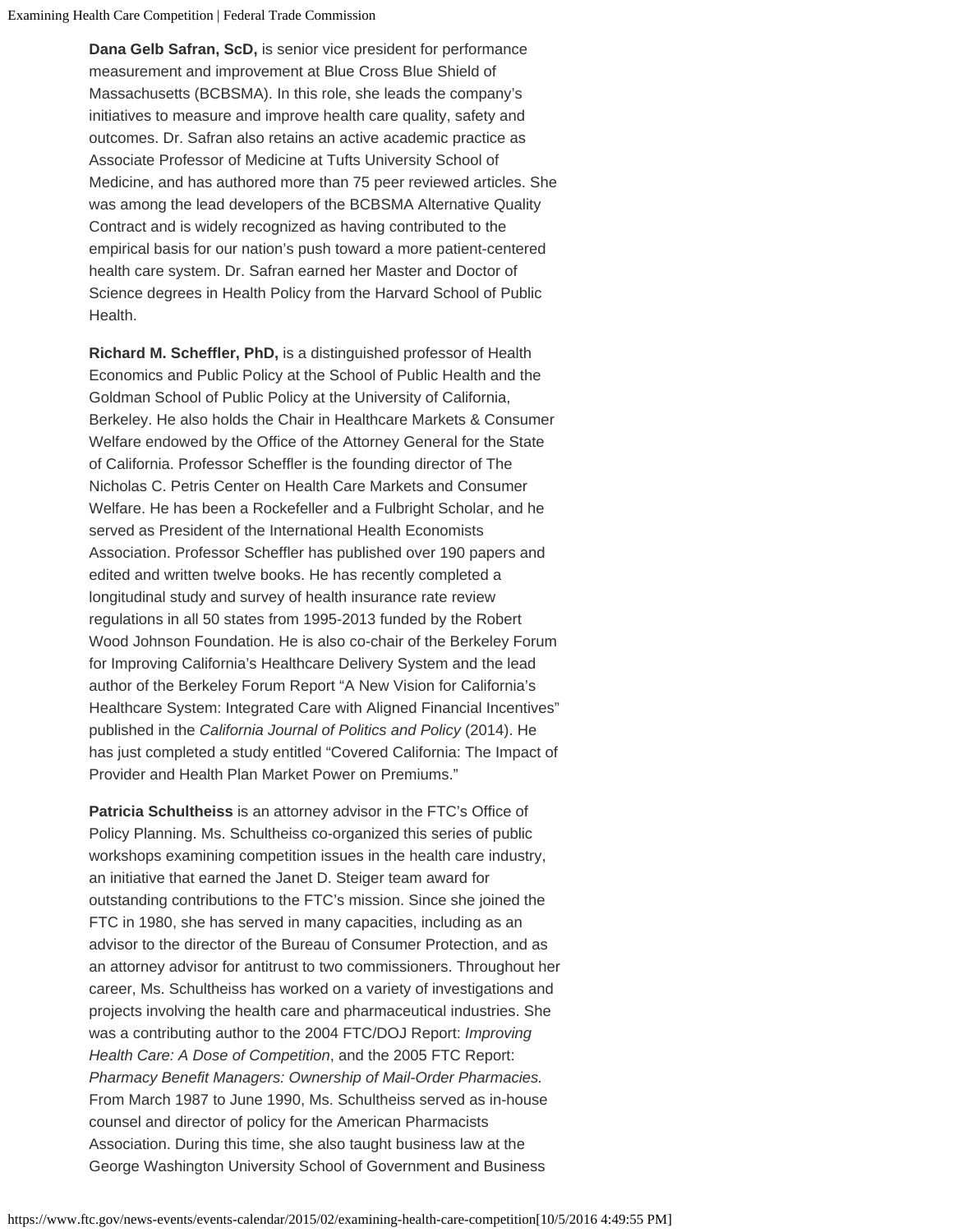Administration. Ms. Schultheiss received her BA *summa cum laude* from The State University College of New York at Oneonta, and her JD *magna cum laude* from Rutgers University School of Law-Newark, where she was editor-in-chief of the *Women's Rights Law Reporter*.

**Simeon A. Schwartz, MD,** is founding president and CEO of WESTMED Medical Group and the CEO of WESTMED Practice Partners (WPP). The group has grown into a 285+ physician primary care focused multi-specialty group practice. He has been committed to improving both operational and clinical efficiency with a focus on quality. To accomplish this, Dr. Schwartz and WESTMED have been early adopters of health care information technology and have worked with many IT vendors with process and system redesign to improve care. WPP, established in 2011, is a management services company that has evolved from the success of the WESTMED Medical Group. The mission of WPP is to provide comprehensive, turnkey solutions for advanced ambulatory care sites. Dr. Schwartz is a hematologist and oncologist. He received his undergraduate degree from the Massachusetts Institute of Technology and his MD from Yale University School of Medicine in New Haven. Dr. Schwartz then completed his internship and residency at The New York Hospital-Cornell Medical Center and a fellowship in hematology and medical oncology at Memorial Sloan Kettering Cancer Center.

**Fiona M. Scott Morton, PhD,** is the Theodore Nierenberg Professor of Economics at the Yale University School of Management, where she has been on the faculty since 1999. Her area of academic research is empirical industrial organization, with a focus on empirical studies of competition in areas such as pricing, entry, and product differentiation. Her published articles range widely across industries, from magazines, to shipping, to pharmaceuticals, to internet retailing, and her work is published in leading economics journals. From 2011- 12 Professor Scott Morton served as the deputy assistant attorney general for economics at the Antitrust Division of the US Department of Justice, where she helped enforce the nation's antitrust laws. At Yale, she teaches courses in the area of competitive strategy. She served as associate dean from 2007-10 and in 2007 she won the School's teaching award. Professor Scott Morton has a BA from Yale and a PhD from the Massachusetts Institute of Technology, and she previously taught at the Graduate Schools of Business at the University of Chicago and Stanford University.

**Anna D. Sinaiko, PhD, MPP,** is a research scientist in the Department of Health Policy and Management at the Harvard School of Public Health. Her research focuses on consumer decision-making in health care settings and how information and financial incentives alter consumer behavior. Specific empirical projects include an examination of consumer response to tiered physician networks, of consumer response to price transparency, and of consumer choice of health insurance plans in Medicare and in the ACA Health Insurance Marketplaces. Dr. Sinaiko's work has been published in the *Journal of Health Economics*, *Health Affairs*, and numerous other peer-reviewed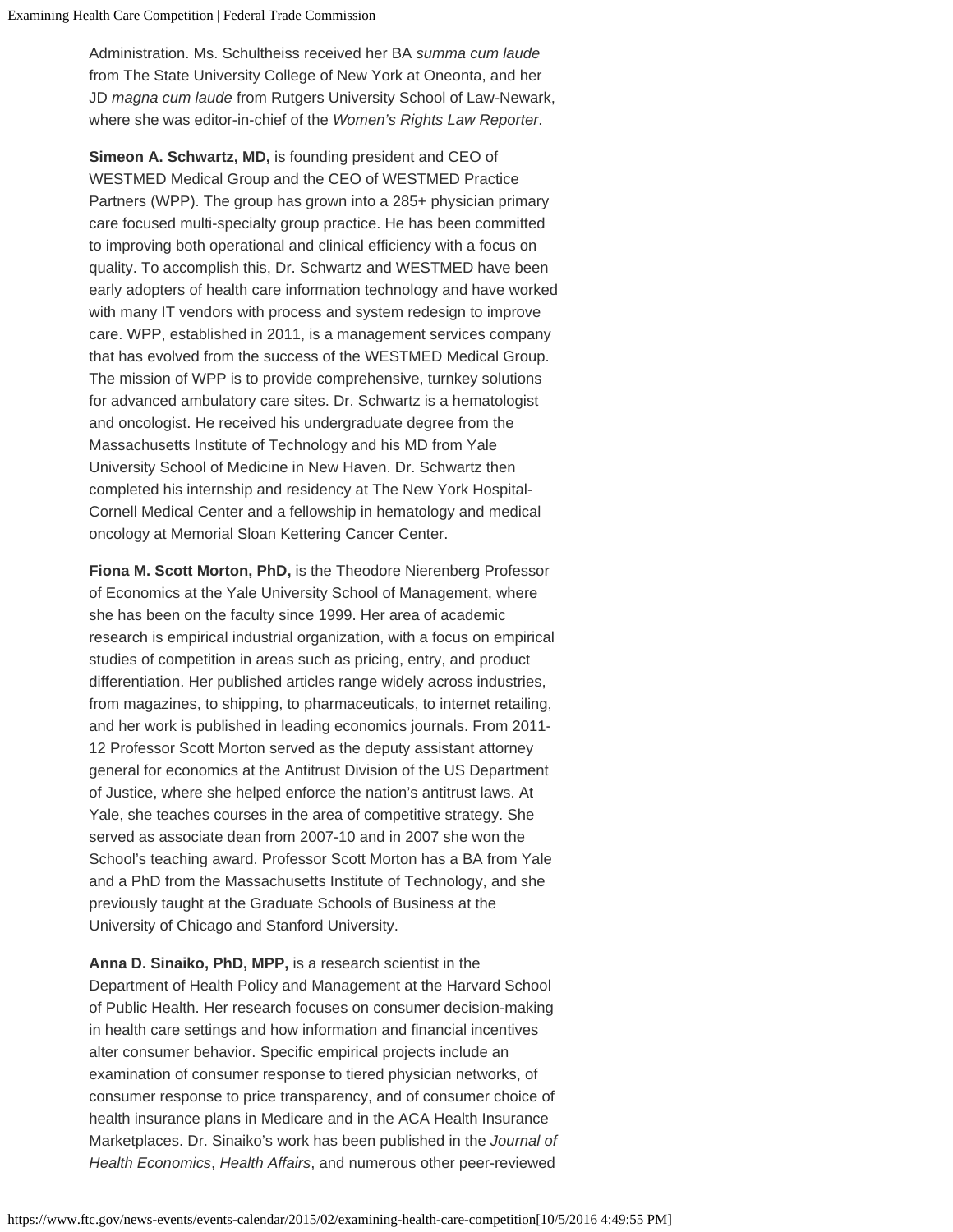journals. Dr. Sinaiko received her PhD in Health Policy with a concentration in Economics from Harvard University in 2010.

**Chapin White, PhD** is a senior policy researcher at the RAND Corporation, specializing in health economics. His work combines quantitative and qualitative methods, and focuses on provider payment reform and the implementation and impacts of the Affordable Care Act (ACA). He is currently leading analyses of price transparency in health care and its potential to slow health spending growth, and state-coordinated ("Section 1332") waivers. His recent work examined the effects of changes in Medicare payments for inpatient hospital care and variation in the prices paid by private health plans for hospital care and physician services. He was also one of the lead researchers for a multi-site qualitative study funded by the Robert Wood Johnson Foundation that used structured stakeholder interviews to examine ACA-driven changes in health insurance markets. Prior to joining RAND, White was a senior health researcher at the Center for Studying Health System Change and a principal analyst at the Congressional Budget Office (CBO). His work at the CBO focused on microsimulation modeling of health reform, long-term trends and geographic variation in health spending, medical malpractice, and provision of community benefits by nonprofit hospitals. White earned his PhD in health policy from Harvard University and a master's degree in public policy from Harvard's Kennedy School of Government.

**John P. Wiegand** is an attorney in the San Francisco office of the Federal Trade Commission. He practices antitrust law, primarily in the health care and telecommunications industries. He has been involved in several health care matters that have resulted in litigation, including hospital merger and physician price fixing cases. He was part of the Commission's trial team in *North Texas Specialty Physicians*. Mr. Wiegand has addressed policy issues relating to the application of the antitrust laws to the health care and telecommunications industries in both published articles and speeches. He has co-authored six Commission-authorized public comments on competition issues in the telecommunications industry. In the 2003 FTC/DOJ Hearings on Health Care and Competition Law and Policy, he served as both a moderator and a presenter. He has received the FTC's Paul Rand Dixon Award for Legal and Economic Analysis. He earned his JD in 1985 from the University of Illinois and his AB in 1982 in economics from the University of Chicago.

**Stephanie A. Wilkinson** is an attorney advisor in the FTC's Office of Policy Planning (OPP). Ms. Wilkinson co-organized this series of public workshops examining competition issues in the health care industry, an initiative that earned the Janet D. Steiger team award for outstanding contributions to the FTC's mission. Other significant projects for Ms. Wilkinson include contributing to the FTC-DOJ Statement of Antitrust Enforcement Policy Regarding Accountable Care Organizations Participating in the Medicare Shared Savings Program and organizing a public workshop on Competition and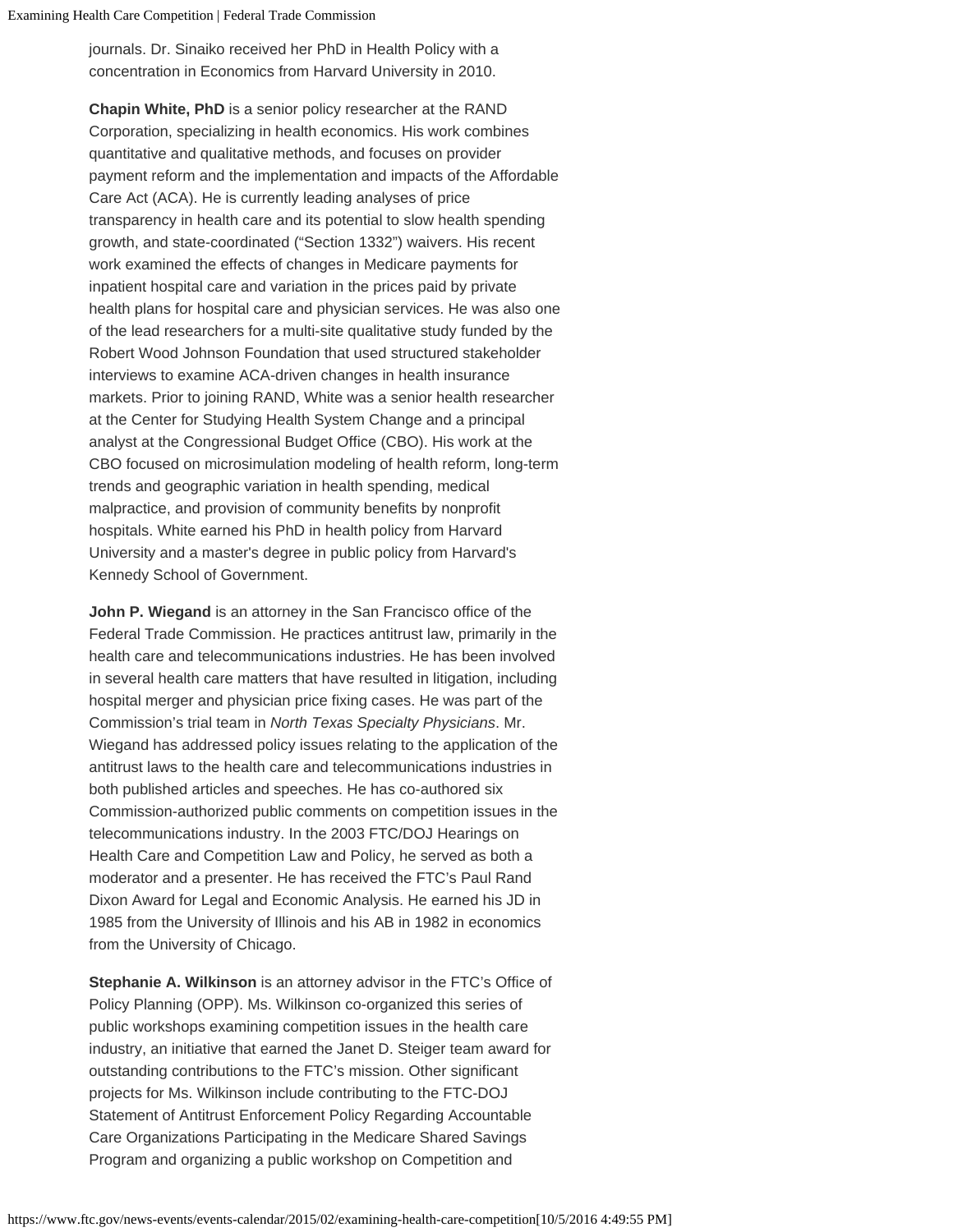Examining Health Care Competition | Federal Trade Commission

Consumer Protection issues in the Pet Medications Industry. Ms. Wilkinson joined the FTC in 2001. Before joining OPP, she served as a staff attorney in the Bureau of Competition, where she investigated mergers involving a range of industries including pharmaceuticals, hospitals, medical devices, laboratory services, high technology, and chemicals. Ms. Wilkinson earned her JD from William and Mary School of Law in 2001 and a BA from Vanderbilt University in 1996.

 $\mathbb{B}$  [Bios \(799.59 KB\)](https://www.ftc.gov/system/files/documents/public_events/618591/examining-healthcare-competition-bios.pdf)

### **[EVENT MATERIALS](#page-0-0)**

[Examining Health Care Competition Presentation - Burns part 1](https://www.ftc.gov/system/files/documents/public_events/618591/burns_1.pptx) [\(103.27 KB\)](https://www.ftc.gov/system/files/documents/public_events/618591/burns_1.pptx) [Examining Health Care Competition Presentation - Burns part 2](https://www.ftc.gov/system/files/documents/public_events/618591/burns_2.pptx) [\(308.97 KB\)](https://www.ftc.gov/system/files/documents/public_events/618591/burns_2.pptx) E [Examining Health Care Competition Presentation - Chernew](https://www.ftc.gov/system/files/documents/public_events/618591/chernew.pptx) [\(874.18 KB\)](https://www.ftc.gov/system/files/documents/public_events/618591/chernew.pptx) [Examining Health Care Competition Presentation - Cox \(957.57](https://www.ftc.gov/system/files/documents/public_events/618591/cox.pptx) [KB\)](https://www.ftc.gov/system/files/documents/public_events/618591/cox.pptx) [Examining Health Care Competition Presentation - Dafny \(1.12](https://www.ftc.gov/system/files/documents/public_events/618591/dafny.pptx) [MB\)](https://www.ftc.gov/system/files/documents/public_events/618591/dafny.pptx) [Examining Health Care Competition Presentation - Delbanco \(1.08](https://www.ftc.gov/system/files/documents/public_events/618591/delbanco.pptx)) [MB\)](https://www.ftc.gov/system/files/documents/public_events/618591/delbanco.pptx) [Examining Health Care Competition Presentation - Dudley \(703.35](https://www.ftc.gov/system/files/documents/public_events/618591/dudley.pptx)) [KB\)](https://www.ftc.gov/system/files/documents/public_events/618591/dudley.pptx) [Examining Health Care Competition Presentation - Durham \(543](https://www.ftc.gov/system/files/documents/public_events/618591/durham.ppt)) [KB\)](https://www.ftc.gov/system/files/documents/public_events/618591/durham.ppt) [Examining Health Care Competition Presentation - Ericson \(1.46](https://www.ftc.gov/system/files/documents/public_events/618591/ericson.pptx) [MB\)](https://www.ftc.gov/system/files/documents/public_events/618591/ericson.pptx) [Examining Health Care Competition Presentation - Fleury \(3.65](https://www.ftc.gov/system/files/documents/public_events/618591/fleury.pptx) [MB\)](https://www.ftc.gov/system/files/documents/public_events/618591/fleury.pptx) [Examining Health Care Competition Presentation - Friedberg](https://www.ftc.gov/system/files/documents/public_events/618591/friedberg.pptx) [\(116.65 KB\)](https://www.ftc.gov/system/files/documents/public_events/618591/friedberg.pptx) [Examining Health Care Competition Presentation - Ginsberg](https://www.ftc.gov/system/files/documents/public_events/618591/ginsburg.pptx) [\(209.95 KB\)](https://www.ftc.gov/system/files/documents/public_events/618591/ginsburg.pptx) [Examining Health Care Competition Presentation - Holland \(2.32](https://www.ftc.gov/system/files/documents/public_events/618591/holland.pptx)) [MB\)](https://www.ftc.gov/system/files/documents/public_events/618591/holland.pptx) [Examining Health Care Competition Presentation - Kizer \(669.48](https://www.ftc.gov/system/files/documents/public_events/618591/kizer_slides.pptx)) [KB\)](https://www.ftc.gov/system/files/documents/public_events/618591/kizer_slides.pptx) [Examining Health Care Competition Presentation - Landman \(2.22](https://www.ftc.gov/system/files/documents/public_events/618591/landman.pptx)) [MB\)](https://www.ftc.gov/system/files/documents/public_events/618591/landman.pptx) [Examining Health Care Competition Presentation - Landon](https://www.ftc.gov/system/files/documents/public_events/618591/landon.pptx) [\(288.64 KB\)](https://www.ftc.gov/system/files/documents/public_events/618591/landon.pptx) [Examining Health Care Competition Presentation - Lewis \(516.81](https://www.ftc.gov/system/files/documents/public_events/618591/lewis.pptx) [KB\)](https://www.ftc.gov/system/files/documents/public_events/618591/lewis.pptx) [Examining Health Care Competition Presentation - Mandic \(158](https://www.ftc.gov/system/files/documents/public_events/618591/mandic.pptx)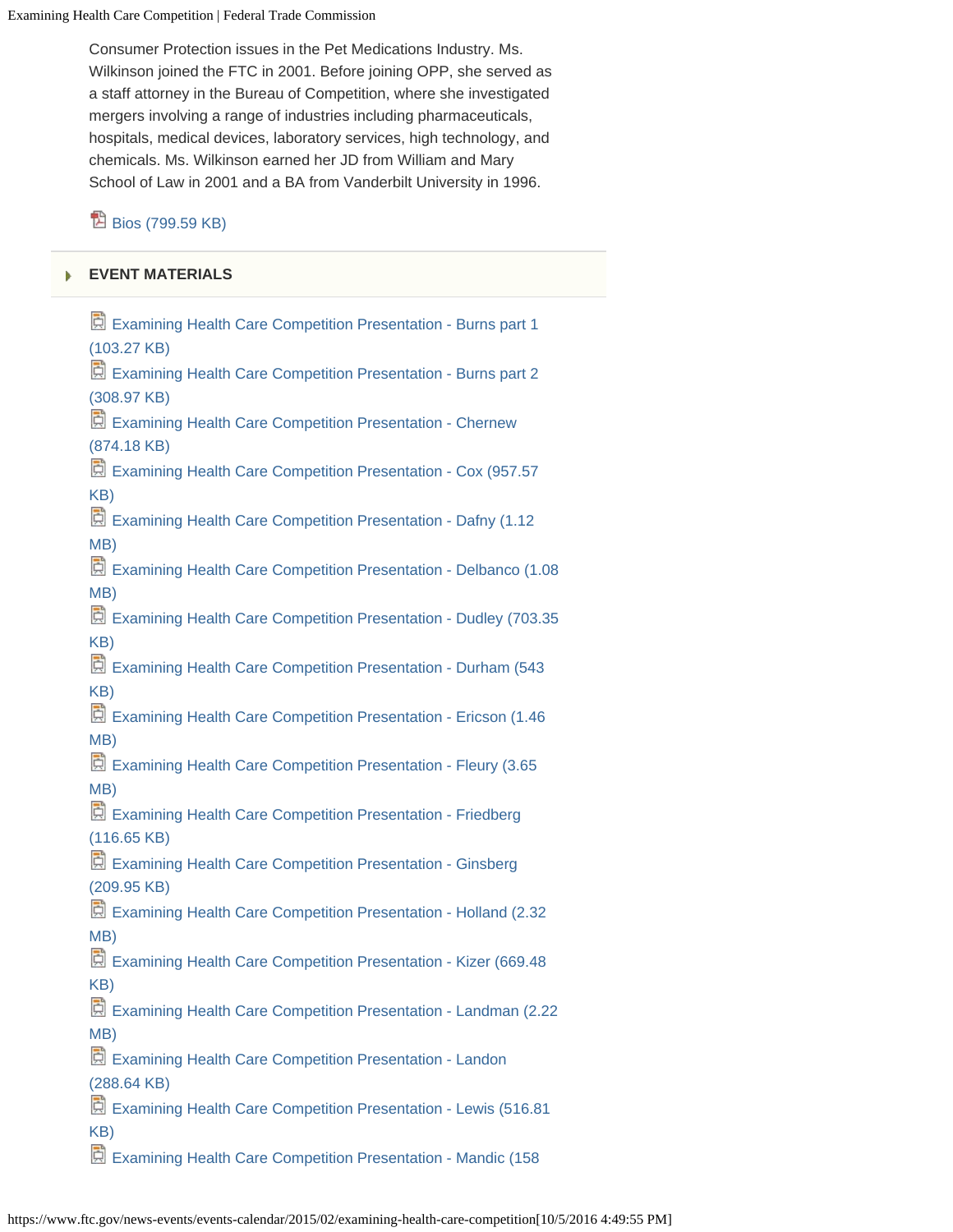[KB\)](https://www.ftc.gov/system/files/documents/public_events/618591/mandic.pptx) [Examining Health Care Competition Presentation - McDonnel](https://www.ftc.gov/system/files/documents/public_events/618591/mcdonnel.pptx) [\(5.93 MB\)](https://www.ftc.gov/system/files/documents/public_events/618591/mcdonnel.pptx) [Examining Health Care Competition Presentation - Miranda](https://www.ftc.gov/system/files/documents/public_events/618591/miranda.pptx) [\(558.02 KB\)](https://www.ftc.gov/system/files/documents/public_events/618591/miranda.pptx) [Examining Health Care Competition Presentation - Muhlestein](https://www.ftc.gov/system/files/documents/public_events/618591/muhlestein.pptx) [\(6.15 MB\)](https://www.ftc.gov/system/files/documents/public_events/618591/muhlestein.pptx) [Examining Health Care Competition Presentation - Postma \(2.38](https://www.ftc.gov/system/files/documents/public_events/618591/postma.pptx)) [MB\)](https://www.ftc.gov/system/files/documents/public_events/618591/postma.pptx) [Examining Health Care Competition Presentation - Quincy \(179.07](https://www.ftc.gov/system/files/documents/public_events/618591/quincy.pptx) [KB\)](https://www.ftc.gov/system/files/documents/public_events/618591/quincy.pptx) [Examining Health Care Competition Presentation - Safran \(1.69](https://www.ftc.gov/system/files/documents/public_events/618591/safran.pptx) [MB\)](https://www.ftc.gov/system/files/documents/public_events/618591/safran.pptx) [Examining Health Care Competition Presentation - Scheffler](https://www.ftc.gov/system/files/documents/public_events/618591/scheffler.pptx) [\(565.95 KB\)](https://www.ftc.gov/system/files/documents/public_events/618591/scheffler.pptx) [Examining Health Care Competition Presentation - Morton \(95.19](https://www.ftc.gov/system/files/documents/public_events/618591/scott_morton.pptx) [KB\)](https://www.ftc.gov/system/files/documents/public_events/618591/scott_morton.pptx) [Examining Health Care Competition Presentation - Sinaiko \(161.5](https://www.ftc.gov/system/files/documents/public_events/618591/sinaiko-1.ppt)) [KB\)](https://www.ftc.gov/system/files/documents/public_events/618591/sinaiko-1.ppt)

### **[TRANSCRIPTS](#page-0-0)**

<sup>1</sup> [February 24, 2015 \(335.74 KB\)](https://www.ftc.gov/system/files/documents/public_events/618591/transcript-day1.pdf) <sup>1</sup> [February 25, 2015 \(715.86 KB\)](https://www.ftc.gov/system/files/documents/public_events/618591/transcript-day2.pdf)

#### **[VIDEO](#page-0-0)** ь

| Examining Health Care Competition Workshop - Day 1 (Part 1) |
|-------------------------------------------------------------|
| Examining Health Care Competition Workshop - Day 1 (Part 2) |
| Examining Health Care Competition Workshop - Day 1 (Part 3) |
| Examining Health Care Competition Workshop - Day 2 (Part 1) |
| Examining Health Care Competition Workshop - Day 2 (Part 2) |
| Examining Health Care Competition Workshop - Day 2 (Part 3) |
| Examining Health Care Competition Workshop - Day 2 (Part 4) |

#### **[PUBLIC COMMENTS](#page-0-0)** ь

**PUBLIC COMMENT INITIATIVE:** [#597: Announcement of Second](https://www.ftc.gov/policy/public-comments/initiative-597) [Public Workshop on Examining Health Care Competition](https://www.ftc.gov/policy/public-comments/initiative-597)

The last day to submit public comments was April 30, 2015.

### **[ABOUT THIS VENUE](#page-0-0)**

### **Constitution Center**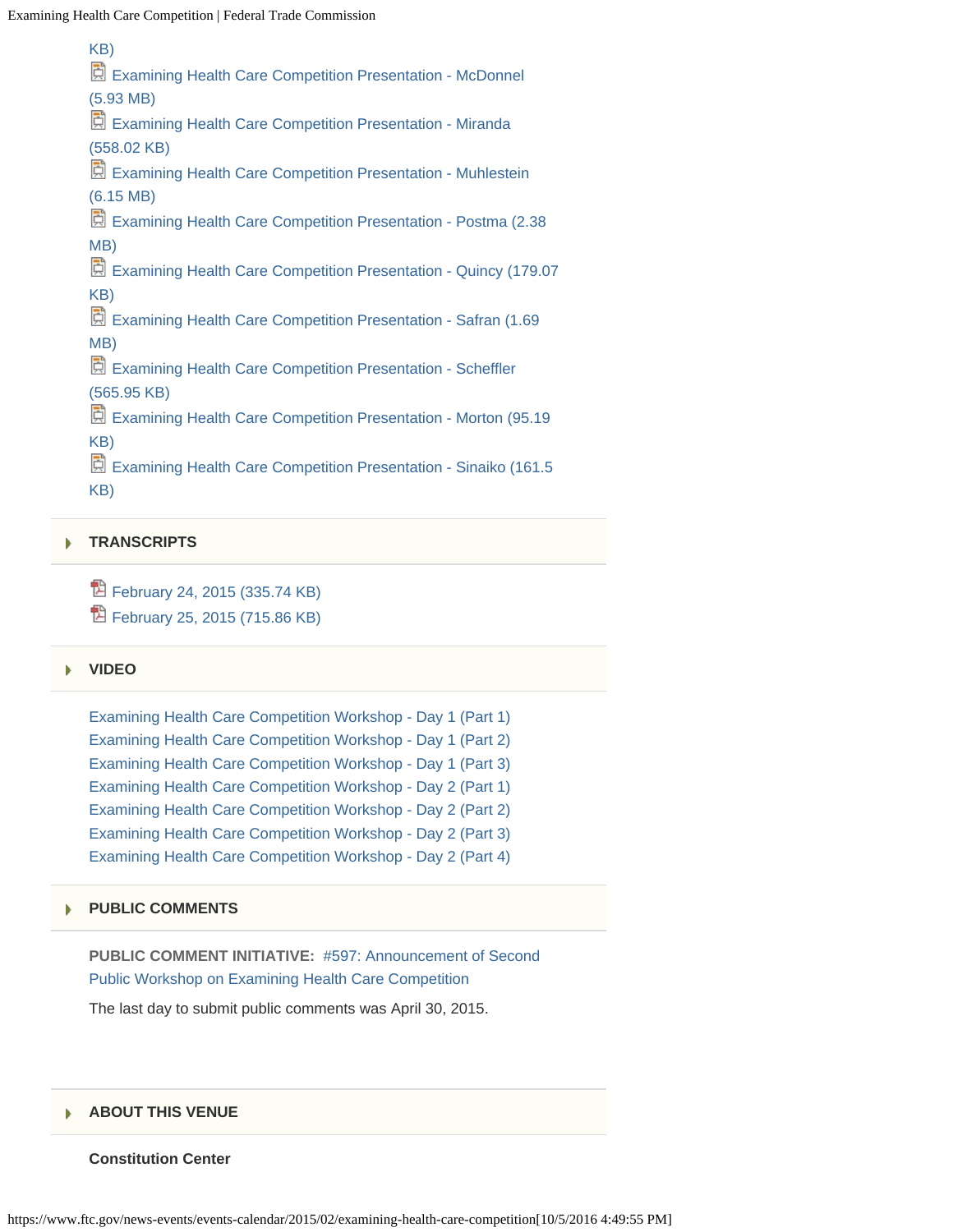400 7th St SW Washington, DC 20024 United States

### **Venue Information**

- [Nearby Hotels](https://www.ftc.gov/news-events/events-calendar/hotels-near-constitution-center)
- [Nearby Restaurants](https://www.ftc.gov/news-events/events-calendar/restaurants-near-constitution-center)
- [Map, Location](http://constitutioncenterdc.com/location)

## **Disability Accommodations**

The Conference Center is accessible to people with disabilities. If you need an accommodation related to a disability, please contact Fawn Bouchard at fbouchard@ftc.gov or 202-326-2743. Such requests should include a detailed description of the accommodations needed and a way to contact you if we need more information. Please provide advance notice.

# **FTC PRIVACY POLICY**

Under the Freedom of Information Act ("FOIA") or other laws, we may be required to disclose to outside organizations the information you provide when you preregister. The Commission will consider all timely and responsive public comments, whether filed in paper or electronic form, and as a matter of discretion, we make every effort to remove home contact information for individuals from the public comments before posting them on the FTC website.

The FTC Act and other laws we administer permit the collection of your preregistration contact information and the comments you file to consider and use in this proceeding as appropriate. For additional information, including routine uses permitted by the Privacy Act, see the Commission's comprehensive [Privacy](https://www.ftc.gov/site-information/privacy-policy) [Policy.](https://www.ftc.gov/site-information/privacy-policy)

This event is open to the public and may be photographed, videotaped, webcast, or otherwise recorded. By participating in this event, you are agreeing that your image — and anything you say or submit — may be posted indefinitely at ftc.gov or on one of the Commission's publicly available social media sites.

# **[ABOUT THE FTC](https://www.ftc.gov/about-ftc)** [What We Do](https://www.ftc.gov/about-ftc/what-we-do) [Our History](https://www.ftc.gov/about-ftc/our-history)

**[NEWS &](https://www.ftc.gov/news-events) [EVENTS](https://www.ftc.gov/news-events)** [Press Releases](https://www.ftc.gov/news-events/press-releases) [Commission](https://www.ftc.gov/news-events/commission-actions)

# **[ENFORCEMENT](https://www.ftc.gov/enforcement)**

[Cases and](https://www.ftc.gov/enforcement/cases-proceedings) [Proceedings](https://www.ftc.gov/enforcement/cases-proceedings) [Premerger](https://www.ftc.gov/enforcement/premerger-notification-program)

**[POLICY](https://www.ftc.gov/policy)** [Advocacy](https://www.ftc.gov/policy/advocacy) [Advisory Opinions](https://www.ftc.gov/policy/advisory-opinions)

### **FEDERAL TRADE COMMISSION**

Headquarters: 600 Pennsylvania Avenue, NW Washington, DC 20580